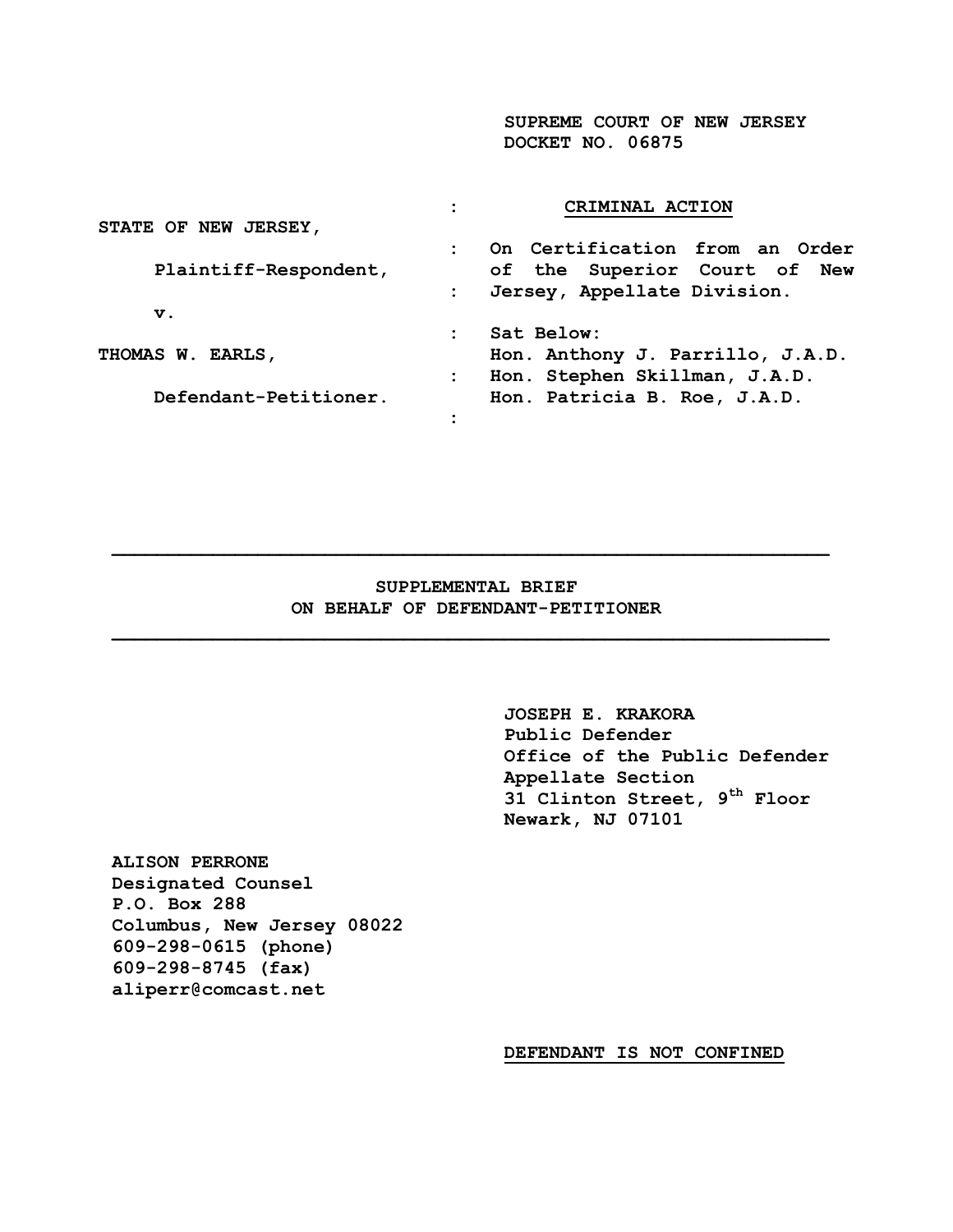### **TABLE OF CONTENTS**

## **PAGE NOS.**

### **LEGAL ARGUMENT**

|  |  | IN ORDER TO GUARANTEE THE CONTINUED VITALITY OF       |  |  |  |  |  |  |
|--|--|-------------------------------------------------------|--|--|--|--|--|--|
|  |  | CONSTITUTIONAL PRIVACY PROTECTIONS IN THIS MODERN     |  |  |  |  |  |  |
|  |  | TECHNOLOGICAL AGE, THIS COURT MUST RECOGNIZE A        |  |  |  |  |  |  |
|  |  | REASONABLE EXPECTATION OF PRIVACY IN CELL PHONE       |  |  |  |  |  |  |
|  |  | LOCATION DATA AND REQUIRE LAW ENFORCEMENT TO OBTAIN A |  |  |  |  |  |  |
|  |  | WARRANT PRIOR TO OBTAINING AN INDIVIDUAL'S CELL PHONE |  |  |  |  |  |  |
|  |  |                                                       |  |  |  |  |  |  |
|  |  |                                                       |  |  |  |  |  |  |
|  |  |                                                       |  |  |  |  |  |  |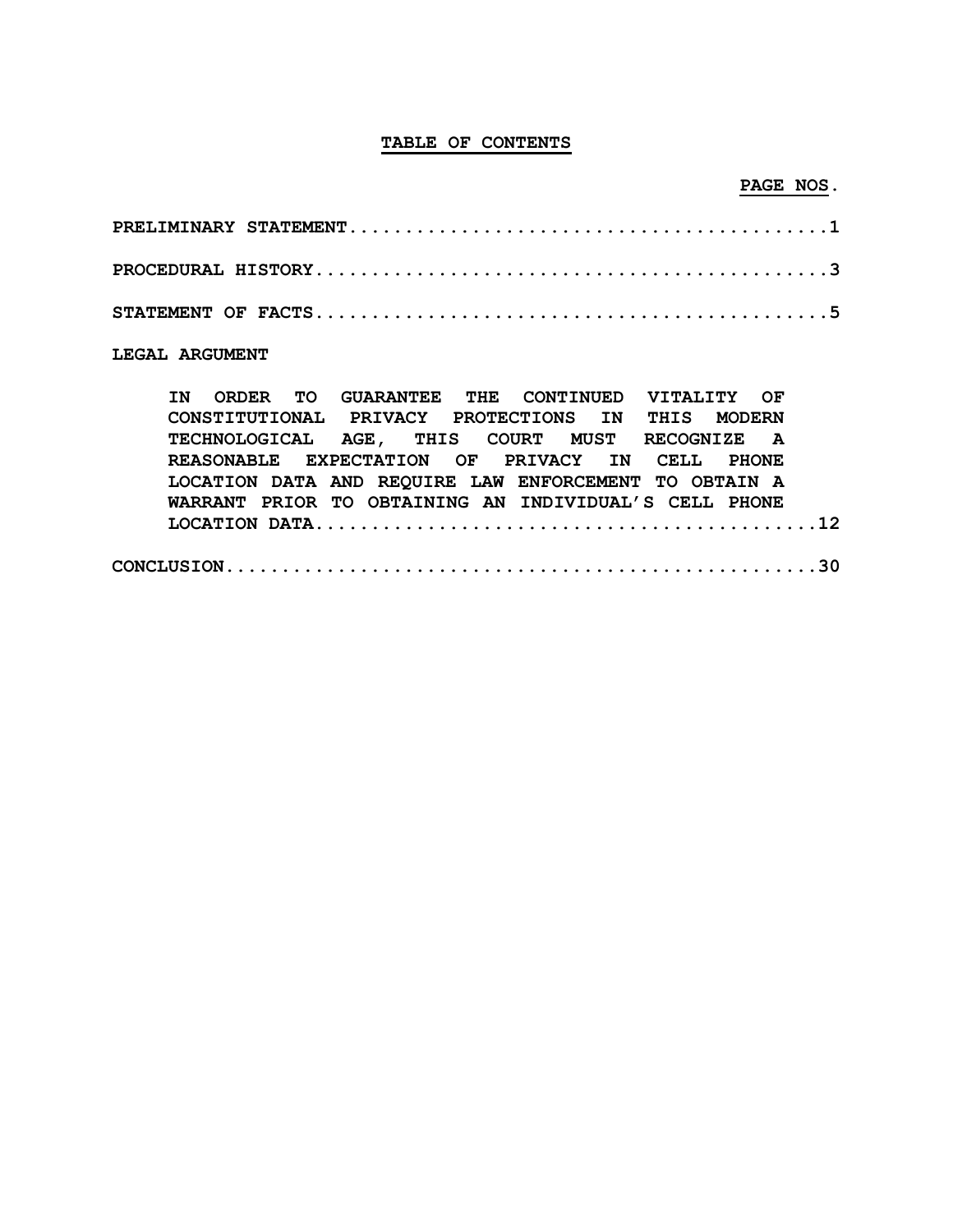### **TABLE OF AUTHORITIES**

### **PAGE NOS.**

### **CASES**

| California v. Greenwood, 486 U.S. 35 (1988) 26                                                                                                                                                                                                                                 |
|--------------------------------------------------------------------------------------------------------------------------------------------------------------------------------------------------------------------------------------------------------------------------------|
| Cardwell v. Lewis, 417 U.S. 583 (1970) 23                                                                                                                                                                                                                                      |
| Carroll v. United States, 267 U.S. 132 (1925) 12                                                                                                                                                                                                                               |
| In re Application of the U.S. for an Order Authorizing<br>the Disclosure of Prospective Cell Site Info.,<br>412 F. Supp. 2d 947 (E.D. Wis. 2006) 23                                                                                                                            |
| In re Application of the U.S. for Orders Authorizing the<br>Installation & Use of Pen Registers & Caller Identification<br>Devices on Tel. Nos. [Sealed] & [Sealed],                                                                                                           |
| In re Application of the United State for an Order Relating<br>to Target Phone 2, 733 F. Supp. 2d 939, 941, n. 1                                                                                                                                                               |
| In re Pen Register, 396 F. Supp. 2d 747 (S.D. Tex. 2005) 13, 23                                                                                                                                                                                                                |
| In the Matter of an Application of the United States for an<br>Order (1) Authorizing the Use of a Pen Register and a Trap<br>and Trace Device and (2) Authorizing Release of Subscriber<br>Information and/or Cell Site Information,<br>384 F. Supp. 2d 562 (E.D.N.Y. 2005) 24 |
| Katz v. United States, 389 U.S. 347 (1967) 22                                                                                                                                                                                                                                  |
| Kyllo v. United States, 533 U.S. 27 (2001) 4, 12, 19-21                                                                                                                                                                                                                        |
| New York v. Belton, 453 U.S. 454 (1981) 26                                                                                                                                                                                                                                     |
| People v. Weaver, 12 N.Y.3d 433 (2009) 22                                                                                                                                                                                                                                      |
| Smith v. Maryland, 442 U.S. 735 (1979) 26                                                                                                                                                                                                                                      |
| State v. Alston, 88 N.J. 211 (1981) 26                                                                                                                                                                                                                                         |
| State v. Carty, 170 N.J. 632 (2002) 26                                                                                                                                                                                                                                         |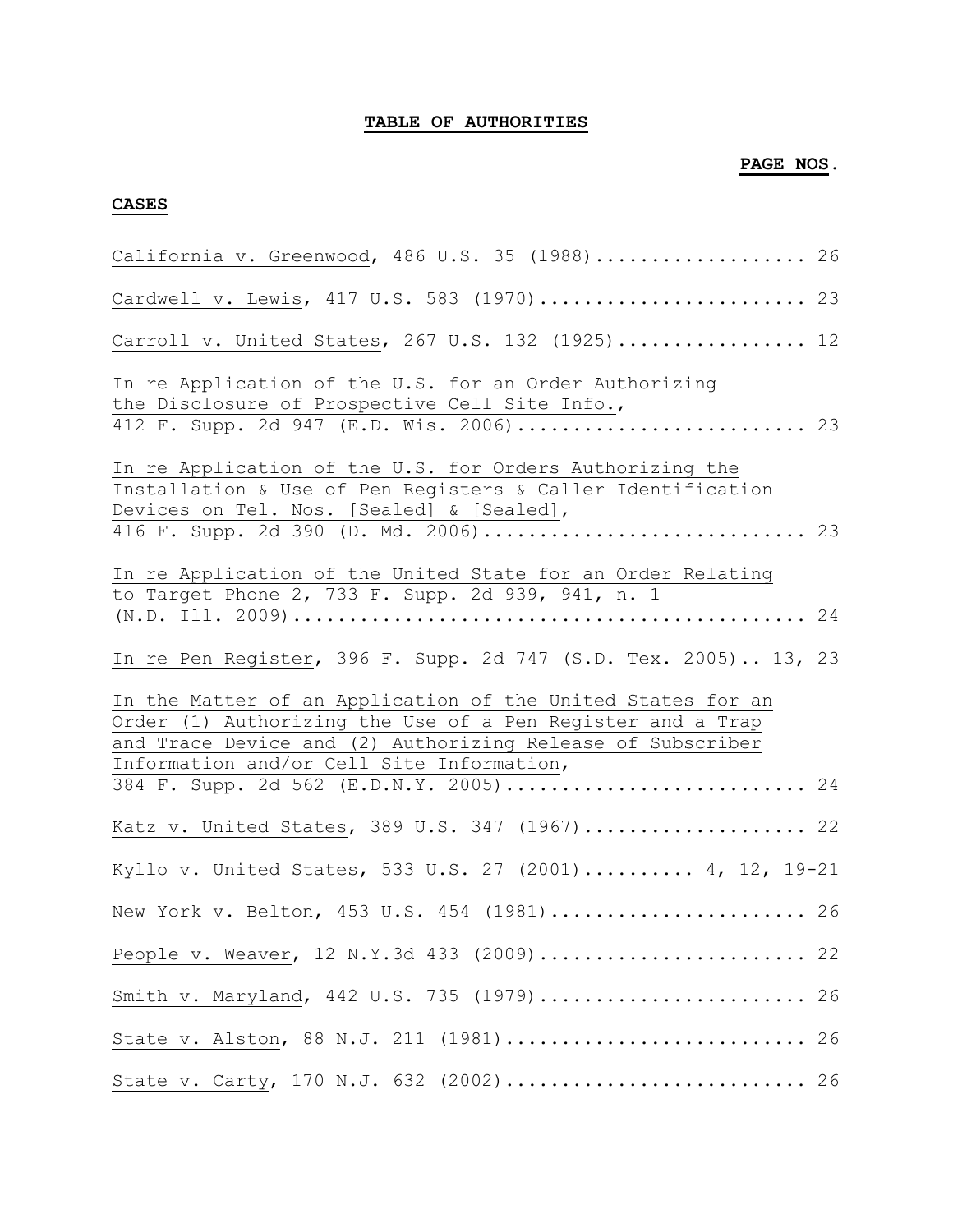# **TABLE OF AUTHORITIES (continued)**

## **PAGE NOS.**

| State v. Earls, 420 N.J. Super 583 (App. Div. 2011),            |
|-----------------------------------------------------------------|
| certif. granted, 209 N.J. 97 (2011) 4                           |
| State v. Eckel, 185 N.J. 523 (2006) 26                          |
| State v. Hempele, 120 N.J. 182 (1990) 22, 26                    |
| State v. Hunt, 91 N.J. 338 (1982) 22                            |
| State v. McAllister, 184 N.J. 17 (2005) 26, 27                  |
| State v. Novembrino, 105 N.J. 95 (1987) 26                      |
| State v. Pierce, 136 N.J. 184 (1994) 26                         |
| State v. Reid, 194 N.J. 38 (2008) 22, 24                        |
| State v. Tucker, 136 N.J. 158 (1994) 26                         |
|                                                                 |
|                                                                 |
| United States v. Karo, 468 U.S. 705 (1984) 15, 16               |
| United States v. Knotts, 460 U.S. 276 (1983) 15-18              |
| United States v. Maynard, 615 F.3d 544 (D.C. Cir. 2010),        |
| aff'd, United States v. Jones, 565 U.S. ___,                    |
| United States v. Pineda-Moreno, 617 F.3d 1120 (9th Cir.2010) 16 |
| United States v. Warshak, 631 F.3d 266 (6th Cir. 2010) 18       |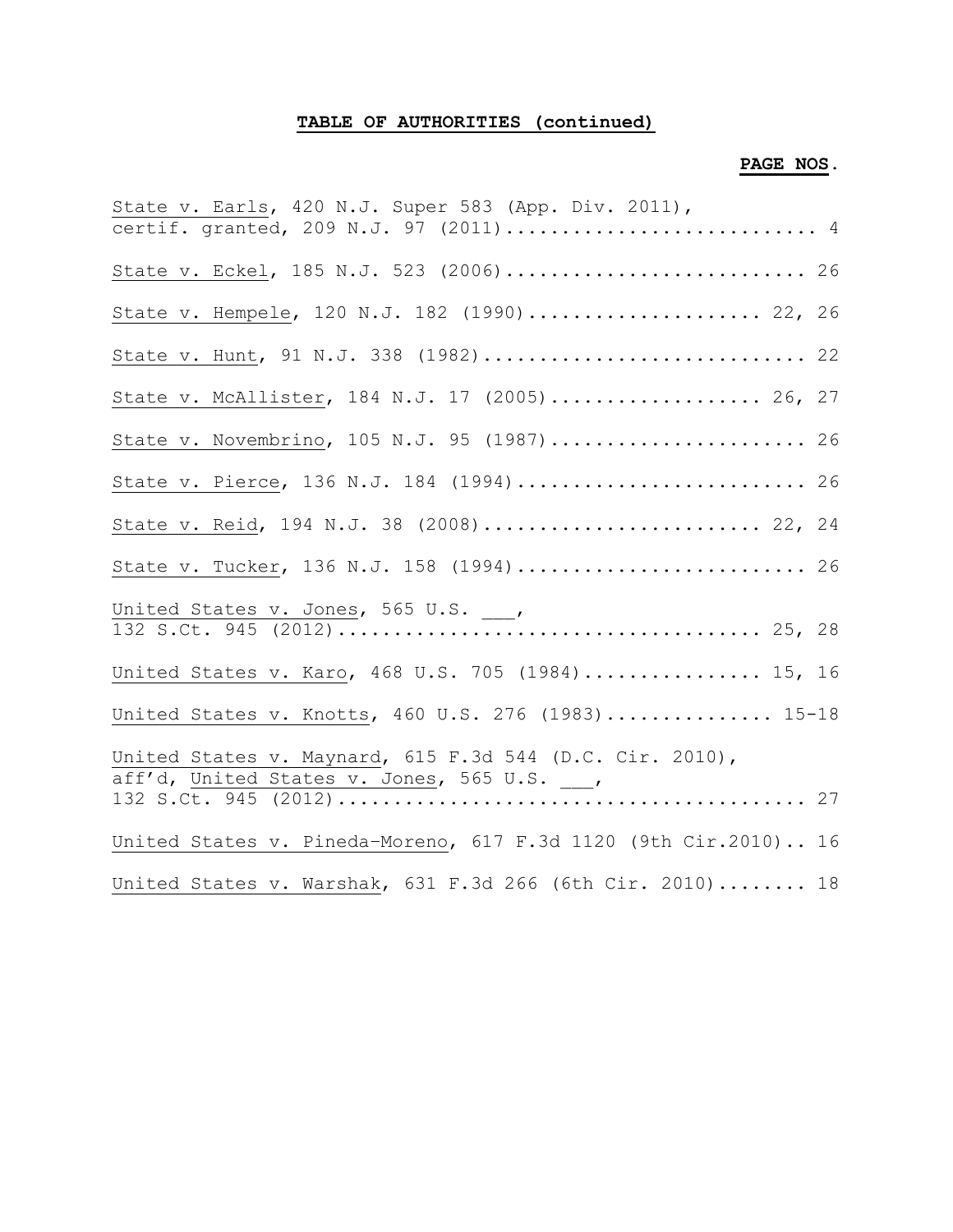# **TABLE OF AUTHORITIES (continued)**

### **PAGE NOS.**

### **STATUTES**

### **OTHER AUTHORITIES**

| Adam Koppel, Warranting a Warrant: Fourth Amendment Concerns |  |
|--------------------------------------------------------------|--|
| Raised by Law Enforcement's Warrantless Use of G.P.S. and    |  |
| Cellular Phone Tracking, 64 U. Miami L. Rev. 1061, 1073-1083 |  |
|                                                              |  |
| American Civil Liberties Union, Cell Phone Location Tracking |  |
| Public Records Request, (April 4, 2012),                     |  |
| http://www.aclu.org/protecting-civil-liberties-digital-age/  |  |
| cell-phone-location-tracking-public-records-request 26       |  |
|                                                              |  |
| Daniel J. Solove, Conceptualizing Privacy,                   |  |
| 90 Cal. L. Rev. 1087, 1151-52 (2002)  24                     |  |
|                                                              |  |
| Ian Herbert, Where We Are with Location Tracking: A Look     |  |
| at the Current Technology and the Implications on Fourth     |  |
| Amendment, 16 Berkley J. Crim. Law 442, 478 (Fall 2011)  13  |  |
|                                                              |  |
| Susan Brenner, Ubiquitous Technology,                        |  |
|                                                              |  |
|                                                              |  |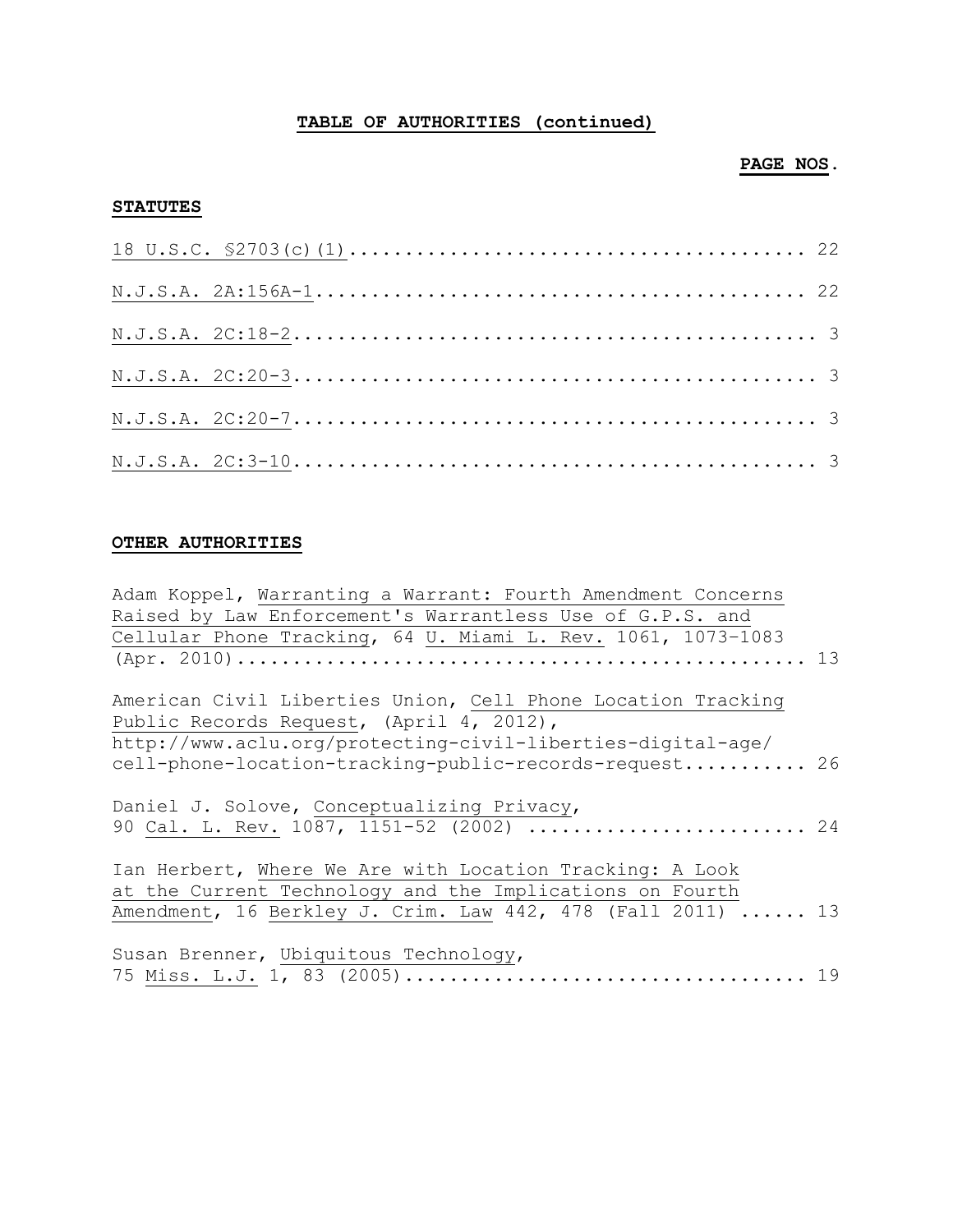#### **PRELIMINARY STATEMENT**

Technological advances in this modern era are unprecedented. Rapidly advancing technology has created a new age of surveillance in which law enforcement can comprehensively, continuously, and accurately track, monitor and record an individual's movements, allowing for surveillance of citizens on a scale that has not previously been seen or anticipated. Indeed, cell phone location tracking and similar technologies now enable law enforcement to acquire an individual's location in a hidden, intrusive, indiscriminate and continuous manner.

This case provides the Court with the opportunity to guarantee the continued vitality of constitutional privacy protections by ensuring that individuals not be subject to ubiquitous surveillance at the unrestricted whim of law enforcement. Specifically, defendant urges this Court to hold that individuals have a reasonable expectation of privacy in their cell phone location data, whether the data is prospective or historical, and that location data acquisition be subject to the protections of a warrant based upon a showing of probable cause.

 $- 1 -$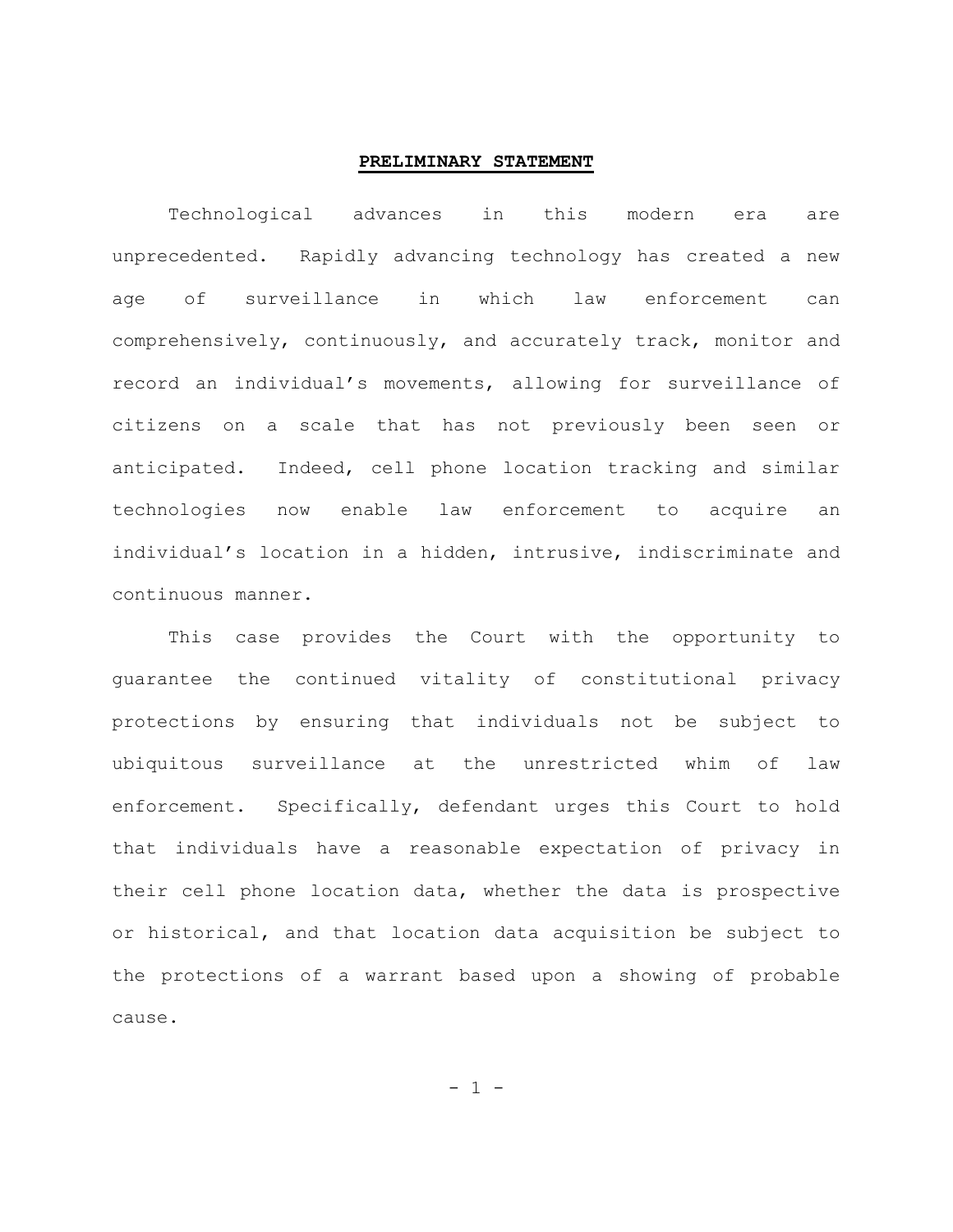We have not become a society that expects constant surveillance of our daily activities. Yet, the type and scope of information collected through cell phone location tracking enables the State to monitor countless details of our intimate lives, providing the State with detailed information about our movements, associations, contacts and activities, in a way that invades privacy and potentially chills expression of other fundamental rights. It is this remarkably intrusive nature of cell phone tracking as well as the ease in which the technology can be employed on a widespread basis that threatens to render constitutional privacy protections obsolete.

A judicial check on law enforcement's decision to subject an individual to superhuman surveillance is, therefore, essential to keep constitutional protections in line with changing technology. Without a warrant requirement, the thousands of cell phones currently in use by individuals in this State will effectively become instruments of state surveillance, allowing for a technological end-run around the constitution.

 $- 2 -$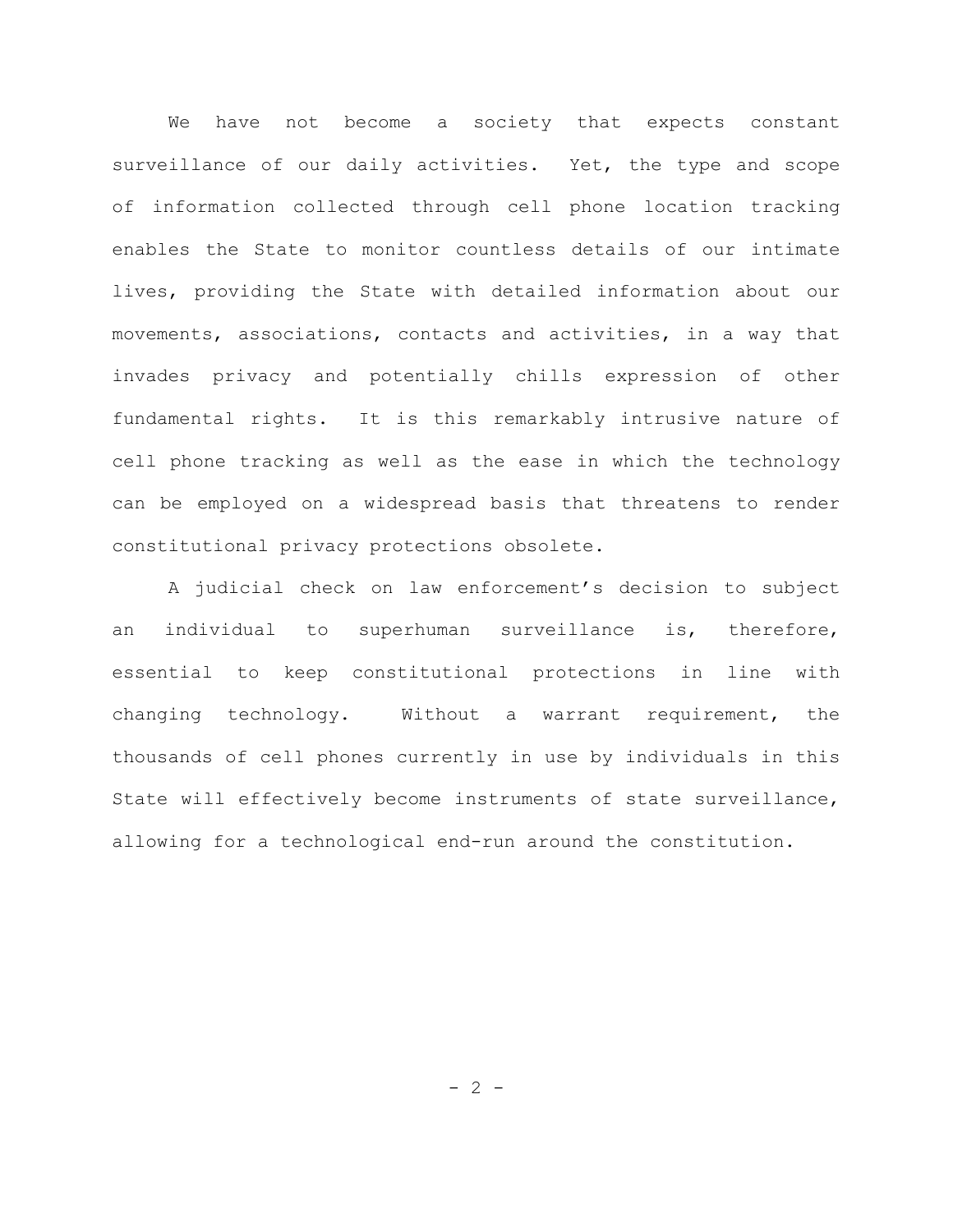#### **PROCEDURAL HISTORY**

 A Monmouth County Grand Jury returned Indictment Number 07- 06-1340, charging defendant, Thomas W. Earls, with third-degree burglary, in violation of N.J.S.A. 2C:18-2 (Count One); thirddegree theft, in violation of N.J.S.A. 2C:20-3a (Count Two); third-degree receiving stolen property, in violation of N.J.S.A. 2C:20-7a (Count Three); and fourth-degree possession of marijuana, contrary to N.J.S.A. 2C:35-10a(3) (Count Four). (Da 1-31) **1**

 Defendant filed a motion to suppress evidence seized without a warrant, and the motion was heard by the Honorable Paul F. Chaiet, J.S.C., in April 2007. (1T; 2T; 3T) On April 27, 2007, Judge Chaiet granted in part and denied in part the motion to suppress. (4T; Da 4)

Defendant appeared before Judge Chaiet on September 28, 2007, and entered into a plea agreement with the State. Under the terms of the plea agreement, defendant pled guilty to Count One (third-degree burglary) and Count Two (third-degree theft),

**<sup>1</sup>** "Da" - Defendant's appendix to this brief. "1T" - Motion transcript, dated April 3, 2007. "2T" - Motion transcript, dated April 4, 2007. "3T" - Motion transcript, dated April 17, 2007. "4T" - Motion transcript, dated April 27, 2007. "5T" - Plea transcript, dated September 28, 2007. "6T" - Sentencing transcript, dated November 2, 2007.

÷.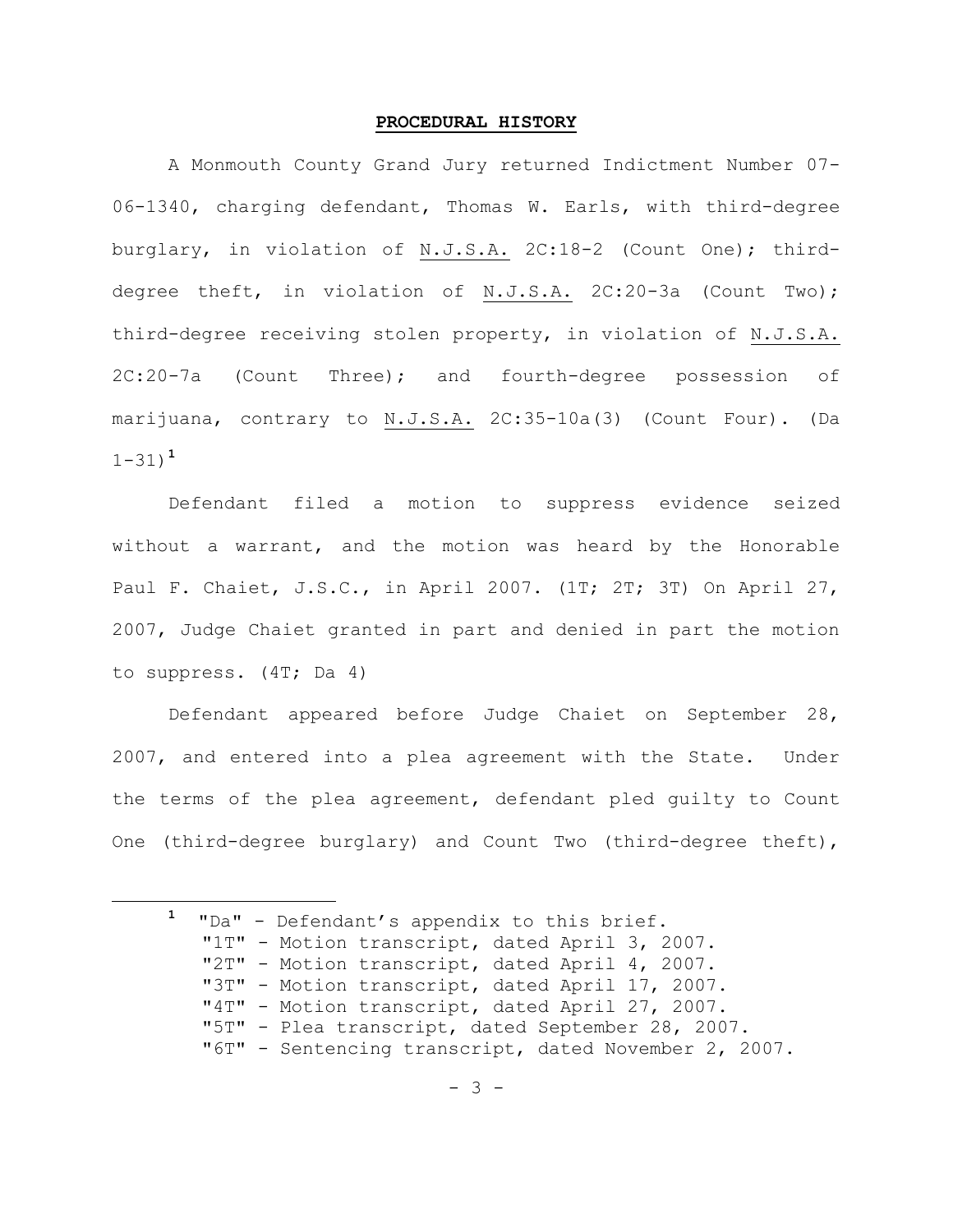and the State agreed to recommend a prison term of seven years with three years of parole ineligibility. (5T; Da 5-7) On November 2, 2007, Judge Chaiet sentenced defendant in accordance with the plea agreement to an aggregate term of seven years with three years of parole ineligibility. (6T; Da 8-9)

On July 11, 2011, the Appellate Division issued a published opinion, affirming the denial of defendant's motion to suppress. State v. Earls, 420 N.J. Super 583 (App. Div. 2011), certif. granted, 209 N.J. 97 (2011). On December 13, 2011, this Court granted defendant's petition for certification, limited to the issues of "the validity of defendant's arrest based on law enforcement's use of information from defendant's cell phone provider about the general location of the cell phone and the application of the plain view requirement to the warrant requirement." State v. Earls, 209 N.J. 97 (2011).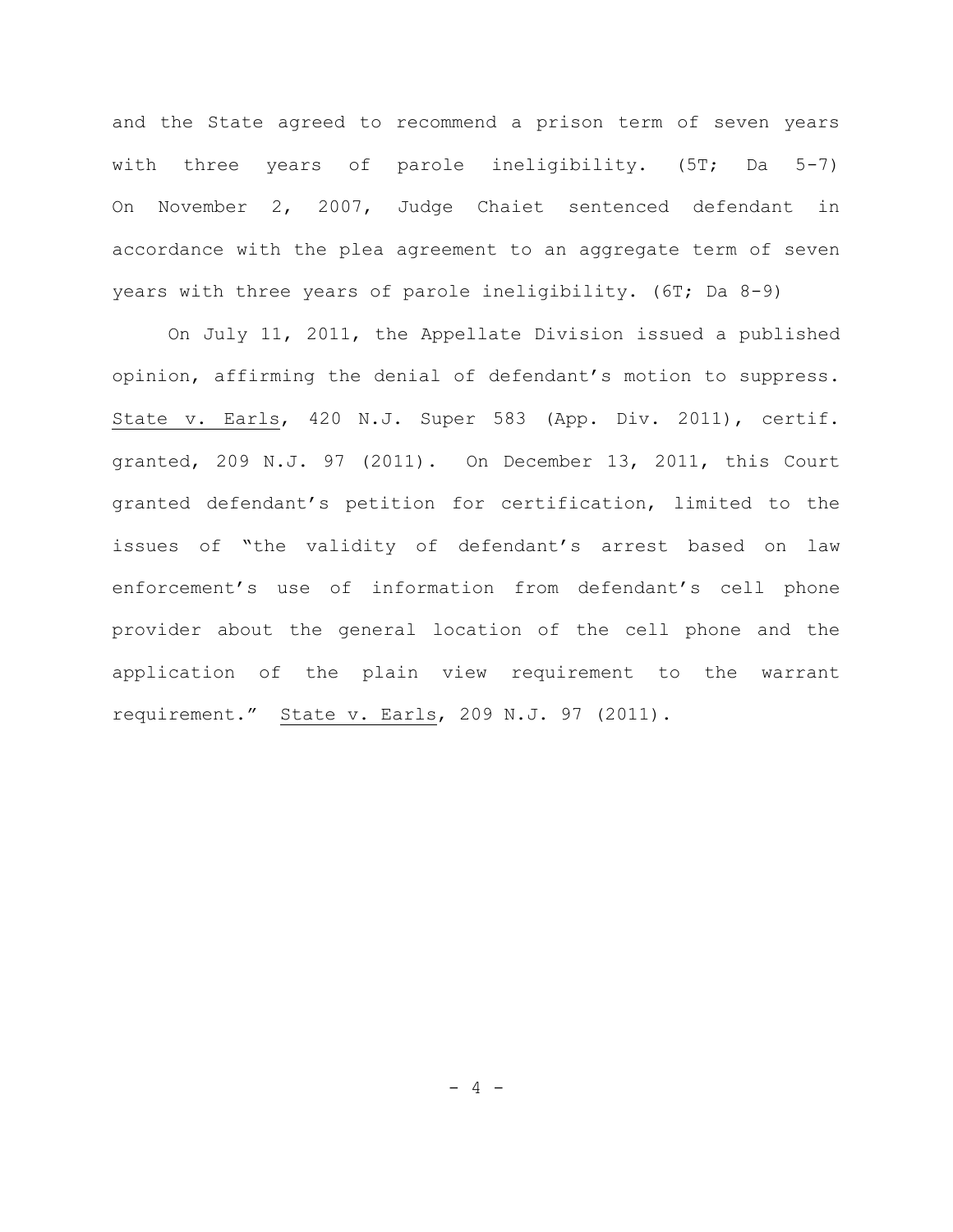#### **STATEMENT OF FACTS**

#### **Motion to Suppress**

In January 2006 Middletown Police Detective William Strohkirch was investigating several burglaries that had occurred in Middletown. As part of the investigation, the police learned that a cell phone taken during one of the burglaries was still active, and the police subsequently discovered that the cell phone had been used at the Gold Digger Bar in Asbury Park and at the home of someone by the name of Tanya Smith. (1T 33-5 to 36-5) On January 24, 2006, Detective Strohkirch went to the home of Tanya Smith and spoke with an individual in the home, Darren Coles, who agreed to call the cell phone number to see if he recognized the voice of the person who answered the phone. (1T 36-12 to 21) An individual identifying himself as "Born" answered the phone, and Coles told Detective Strohkirch that "Born" was dating Tanya Smith's sister. (1T 37-3 to 6) Later that day Strohkirch saw Coles again and Coles told him that "Born" was inside the Gold Digger Bar. (1T 37-7 to 16)

Detective Strohkirch went to the bar, called the cell phone, and then arrested Carlton Branch, who had the phone in his possession. (1T 38-1 to 15) Branch claimed that he had acquired the phone from defendant, whom he knew as "Fallah." (1T 38-16 to 22) Branch told police that defendant had been

- 5 -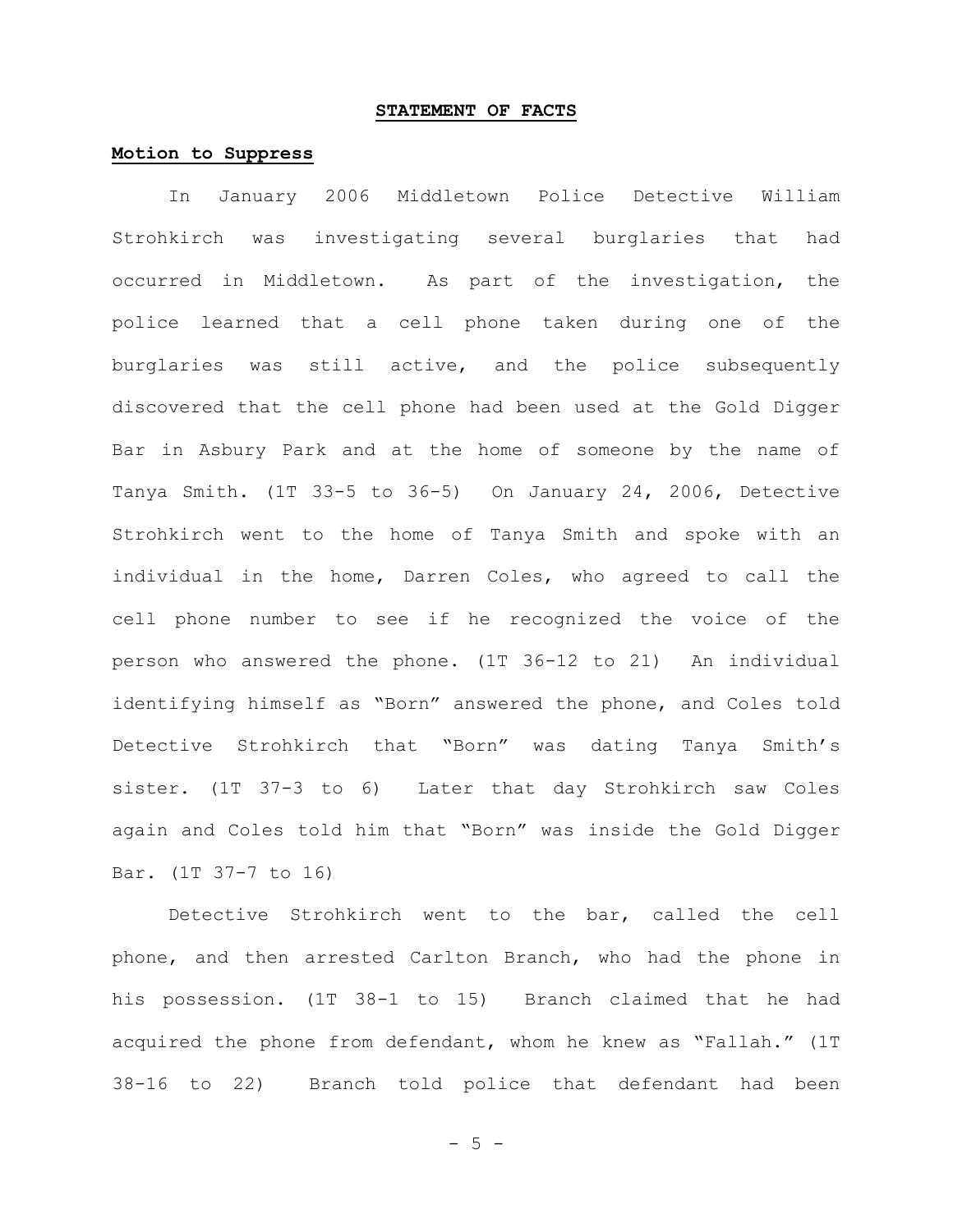involved in other burglaries and that defendant kept the proceeds in a storage unit that was rented in his name or in the name of Desiree Gates. (1T 39-20 to 40-3)

On January 25, 2006, Detective Strohkirch learned that a laptop stolen during a separate burglary contained a tracking device. Police tracked the laptop to the home of Carl Morgan, who informed police that he had bought the laptop from "Fallah."

That same day Detective Gerald Weimer went to the home of Alecia Butler and confronted Desiree Gates, asking for consent to search a storage unit that had been rented in her name. (1T 43-10 to 47-25) Weimer denied telling Gates that she would face criminal charges if she did not sign the consent form. (1T 81-17 to 83-12) Gates, on the other hand, said that Weimer had told her that he would obtain a warrant in twenty minutes if she did not sign the consent to search. In addition, Gates said that although Weimer told her that she was not in trouble, he also told her that if she didn't cooperate she would be criminally charged in this matter. (2T 19-22 to 21-12)

In any event, Gates apparently consented to the search. Although Gates had signed the rental agreement for the storage unit and had put a few of her personal belongings in the unit, she had not been to the unit since November 2005 when it was first rented and defendant paid the monthly bill. In addition, only defendant had a key to the unit, so police had to cut the

- 6 -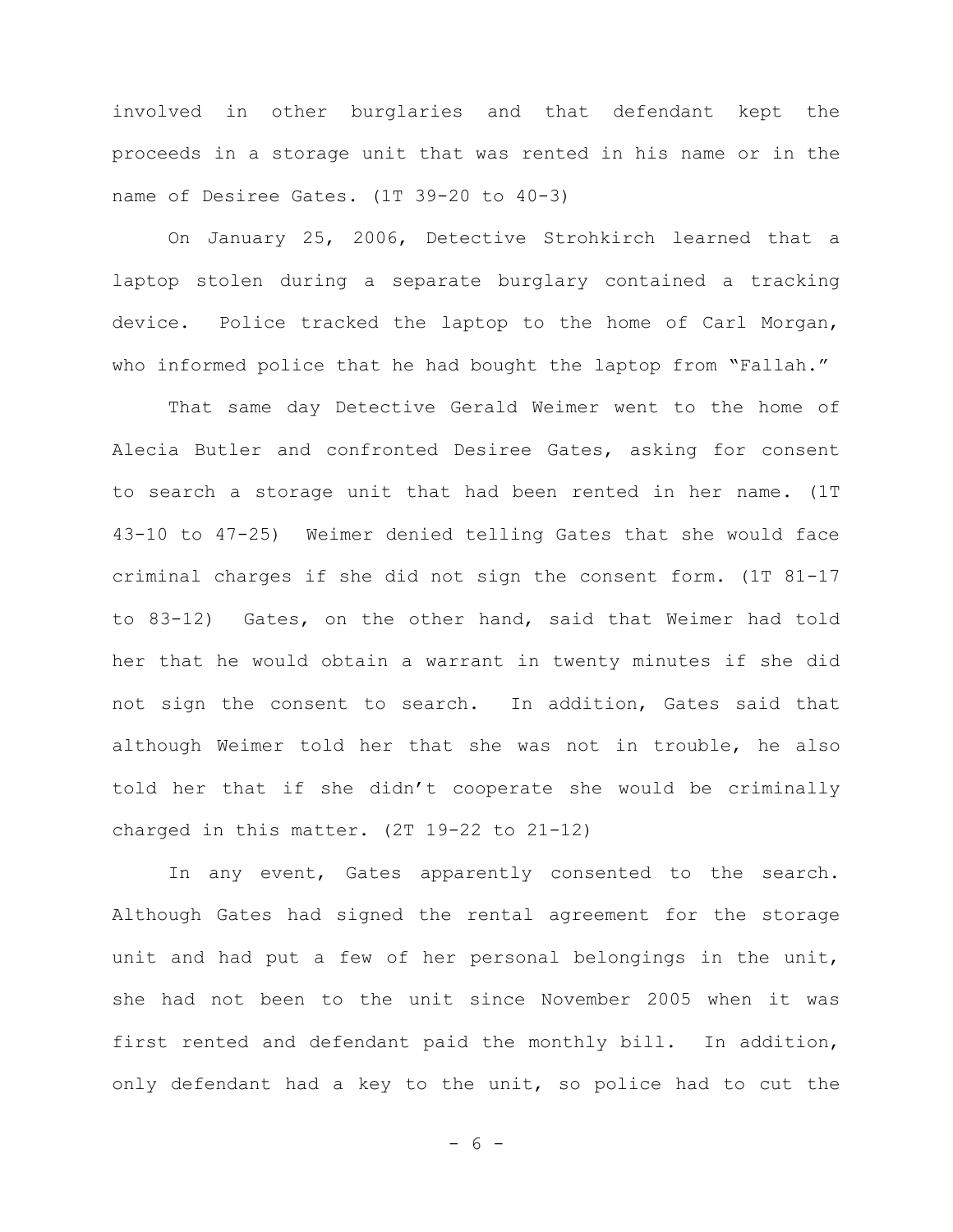lock to the unit in order to conduct the search. Inside the storage unit police recovered cell phones, golf clubs, a flat screen television, jewelry, cameras and other electronic equipment that police believed to be stolen. (1T 65-23 to 66-21) At that point, the police obtained a warrant for defendant's arrest.

Later that day Detective Strohkirch also learned that there was a history of domestic violence between defendant and Gates. Strohkirch spoke with Gates' cousin, who indicated that defendant was angry that Gates had cooperated with police and that he had threatened to harm her. (1T 53-2 to 22)

Hoping to locate defendant in order to execute the search warrant and assure Gates' safety, police contacted defendant's cell-phone carrier, T-Mobile. Pursuant to the technology existing at the time, T-Mobile was able to determine defendant's general location by tracing signals emitted from defendant's phone. Specifically, every seven seconds scan defendant's cell phone would for the strongest signal, which was usually from the nearest cell tower, and then send a signal to the tower. Accordingly, T-Mobile, by tracing which towers defendant's cell emitted signals to, was able to provide police with information about defendant's current location. Police sought this information from T-Mobile without a warrant.

- 7 -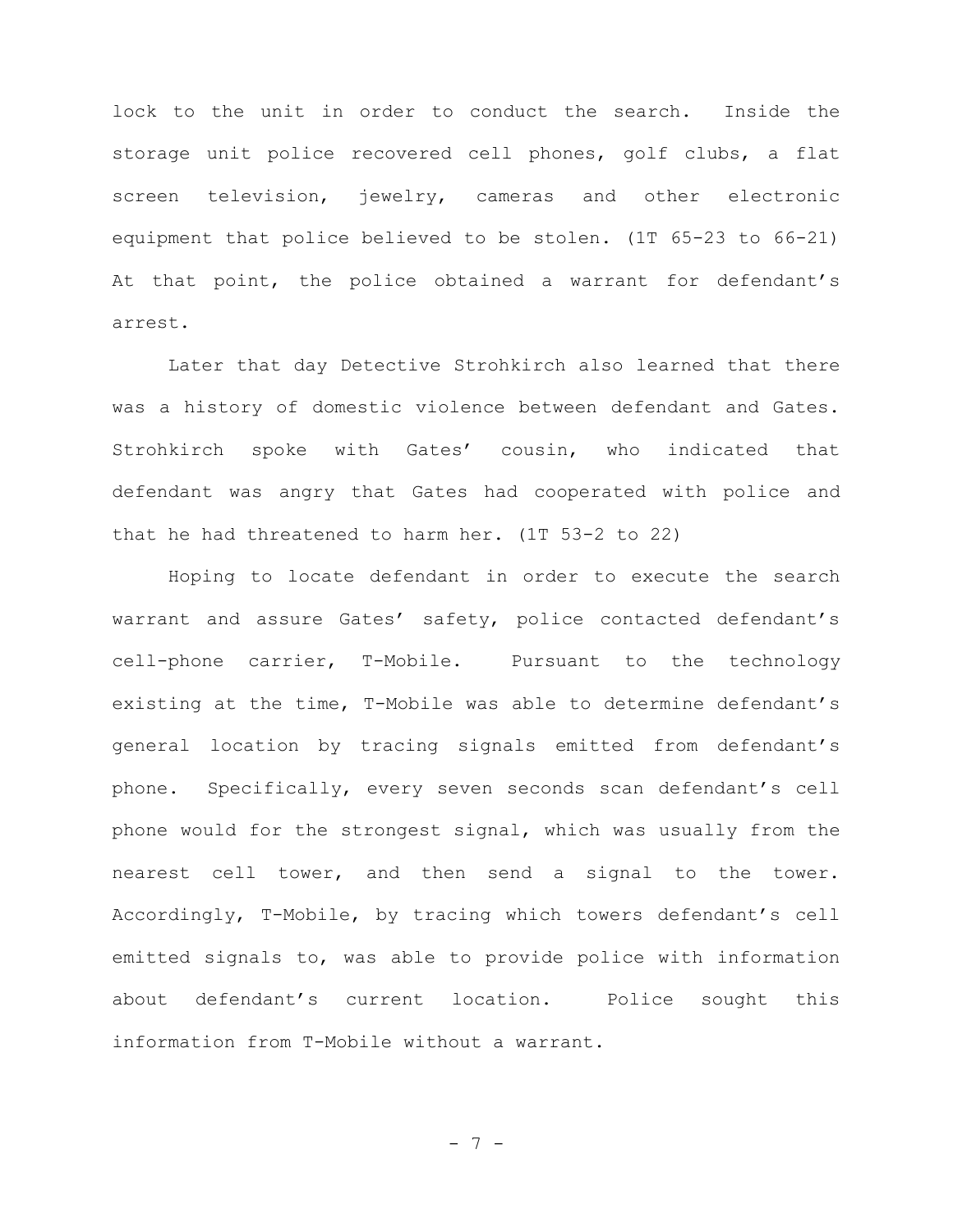At about 8:00 p.m., a T-Mobile employee informed police that he had traced defendant's location to Route 35 in Eatontown. Police again contacted T-Mobile at 9:30 p.m., at which point T-Mobile traced defendant's location to the area around Routes 33 and 18 in Neptune. Police searched for but were unable to locate defendant in that area. After police called T-Mobile again at 11:00 p.m., defendant's location was traced to Route 9 in Howell. After receiving the location information from T-Mobile, police searched the area and found defendant's car in the parking lot of the Caprice Motel on Route 9 South in Howell. (1T 57-4 to 59-5)

Detective Strohkirch and another detective maintained surveillance on the motel. At about 3:00 a.m., the detectives and members of the Middletown Police Department spoke to the motel clerk who told them that Gates was with a black male inside a motel room. Police called Gates on the phone and asked her to come to the door, at which point defendant came to the door and was placed under arrest. (1T 59-16 to 25) Police observed and seized a flat screen television and luggage sitting in the middle of the room.

Police entered the room and seized the television and luggage. In addition, although Gates did not appear to be harmed or in any physical danger, Detective Strohkirch decided to search the room for weapons and also for proceeds of the

- 8 -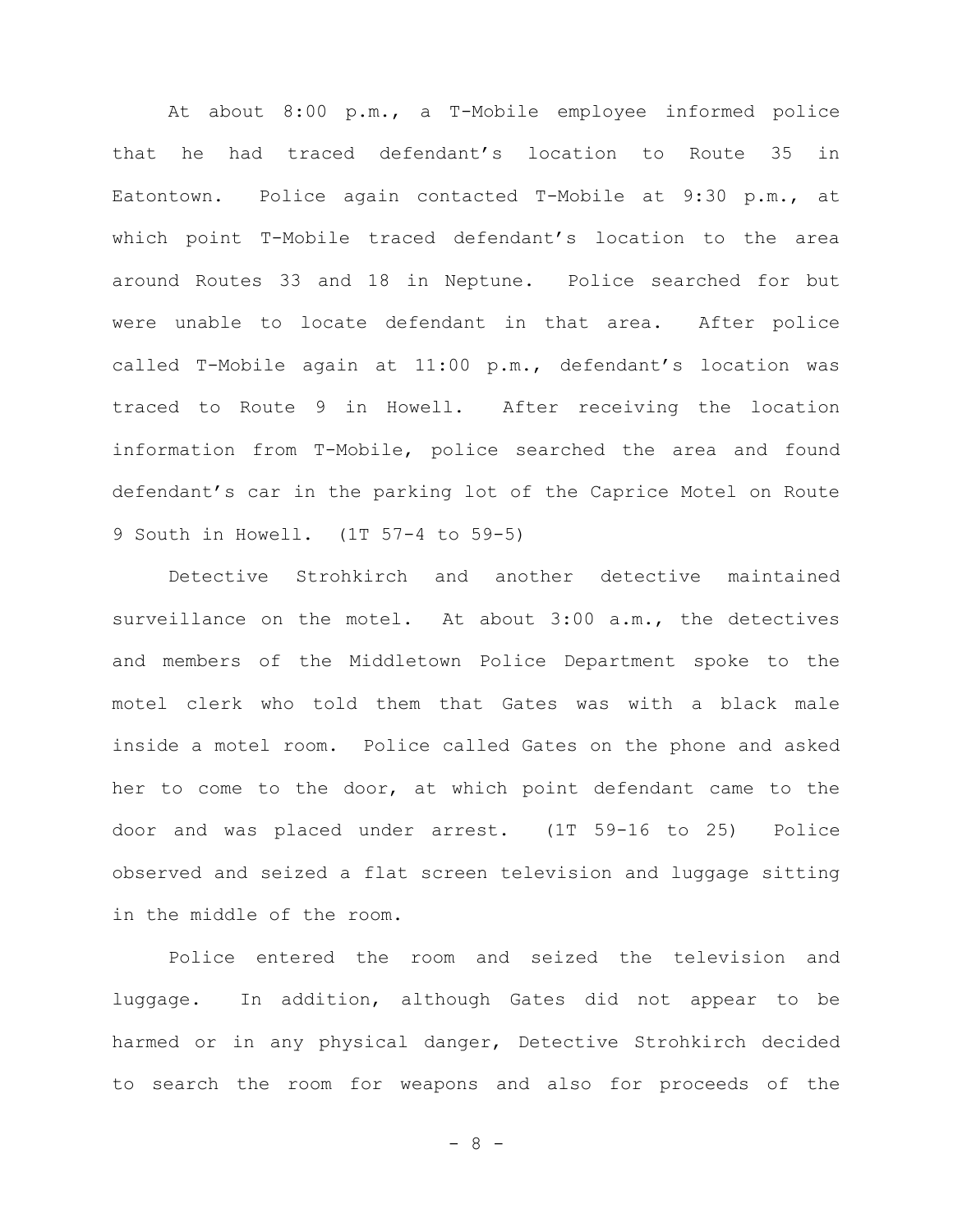burglaries. Inside a closed dresser drawer, police recovered a pillow case containing stolen jewelry. **<sup>2</sup>** (1T 60-1 to 8; 1T 76-24 to 77-23)

Back at police headquarters, police obtained consent from defendant to search the suitcases that had been seized from the motel room. Inside the suitcases police found jewelry, rare coins, and marijuana. (1T 90-10 to 95-15)

At the suppression hearing, defendant testified that the police began surveillance of the motel as early as 6:00 p.m. on January 26, 2006. (2T 69-8 to 21) Defendant acknowledged signing the consent form at the police station, but indicated that he had done so only because he had wanted to be issued a receipt for his personal property. (2T 84-3 to 86-21)

In ruling on the motion to suppress, Judge Chaiet concluded that defendant had a reasonable expectation of privacy in the location of his cell phone and that the police were therefore required to obtain a warrant prior to obtaining cell phone tracking information. (4T 22-6 to 13) Nevertheless, the court determined that the actions of the police were justified under the emergency aid exception to the warrant requirement on the theory that the police were attempting to protect Gates from

÷.

**<sup>2</sup>** Strohkirch claimed that defendant and Gates both consented to a search of the room after being told that they had the right not to consent, although Gates and defendant both indicated that the police just immediately began searching without even asking for consent. (2T 32-6 to 25)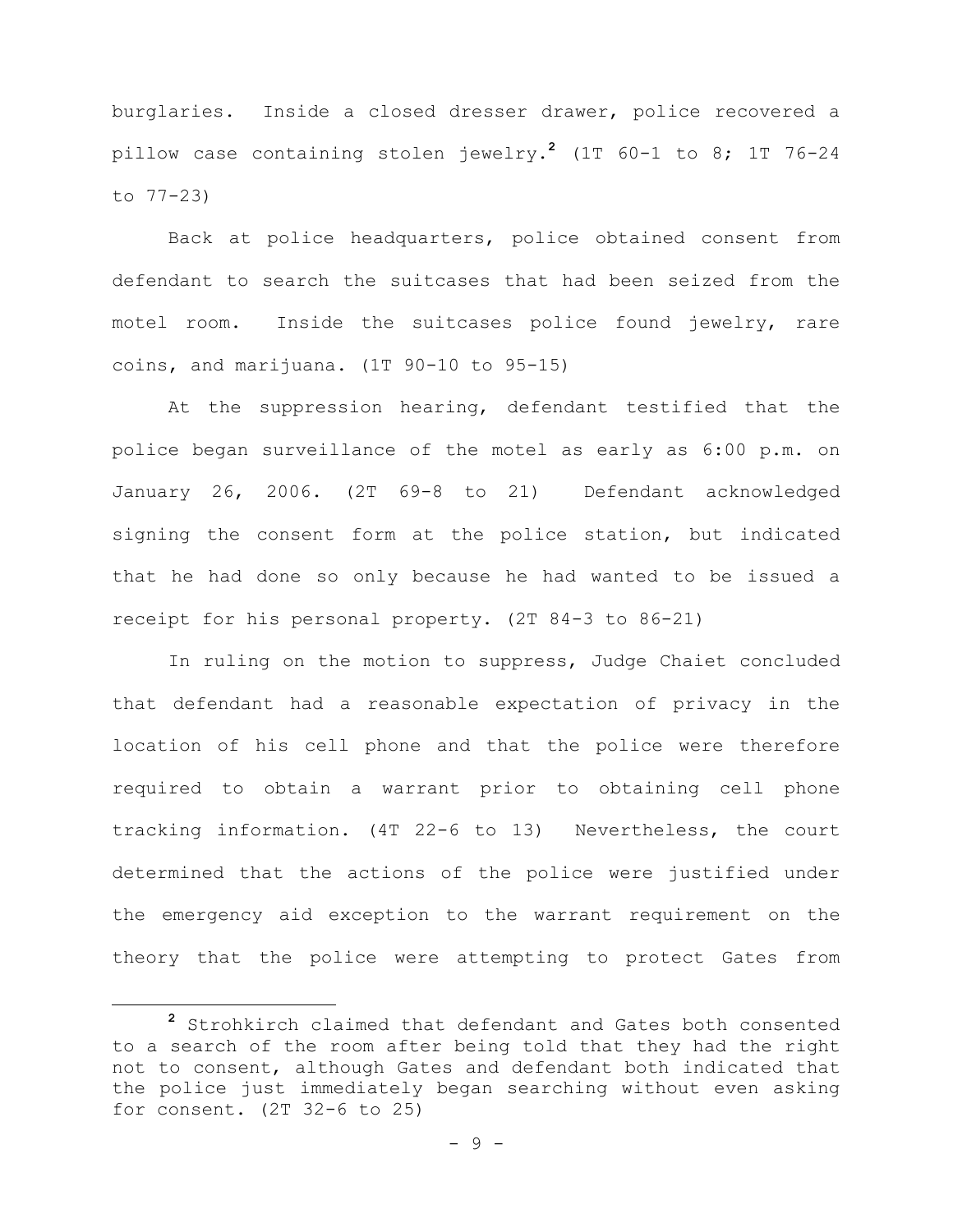possible domestic violence. (4T 22-14 to 25-1)

With respect to the items seized from the motel room, Judge Chaiet ruled that the State had not proven by a preponderance of the evidence that a valid consent to search was given at the motel room. (4T 25-18 to 26-11) Accordingly, the court held that the search of the dresser drawer in the motel room and the seizure of the pillowcase from the motel room were invalid. As to the television and luggage, however, Judge Chaiet concluded that they were properly seized under the plain view exception to the warrant requirement. (4T 26-17 to 29-6) In so ruling, the court noted that although the initial search of the motel room was unlawful, the detectives did not search the luggage until after they obtained consent at the police station, and thus, the evidence would be admissible at trial.**<sup>3</sup>**

#### **Appellate Division Opinion**

÷.

Affirming Judge Chaiet's ruling, the Appellate Division held that "defendant had no constitutionally protected privacy interest in preventing T-Mobile from disclosing information concerning the general location of his cell phone." Earls, 420

**<sup>3</sup>** Judge Chaiet also ruled that the search of the storage unit was valid. Rejecting the argument that Gates did not have authority to consent to the search of the unit, Judge Chaiet relied upon the fact that Gates had stored items in the unit along with defendant and that her name was on the rental agreement for the unit. The court concluded therefore that even though defendant had the only key to the unit, he had "assumed the risk that she would consent to a search." (4T 16-13 to 17-6) The Appellate Division affirmed this ruling, and this Court did not grant certification on the issue.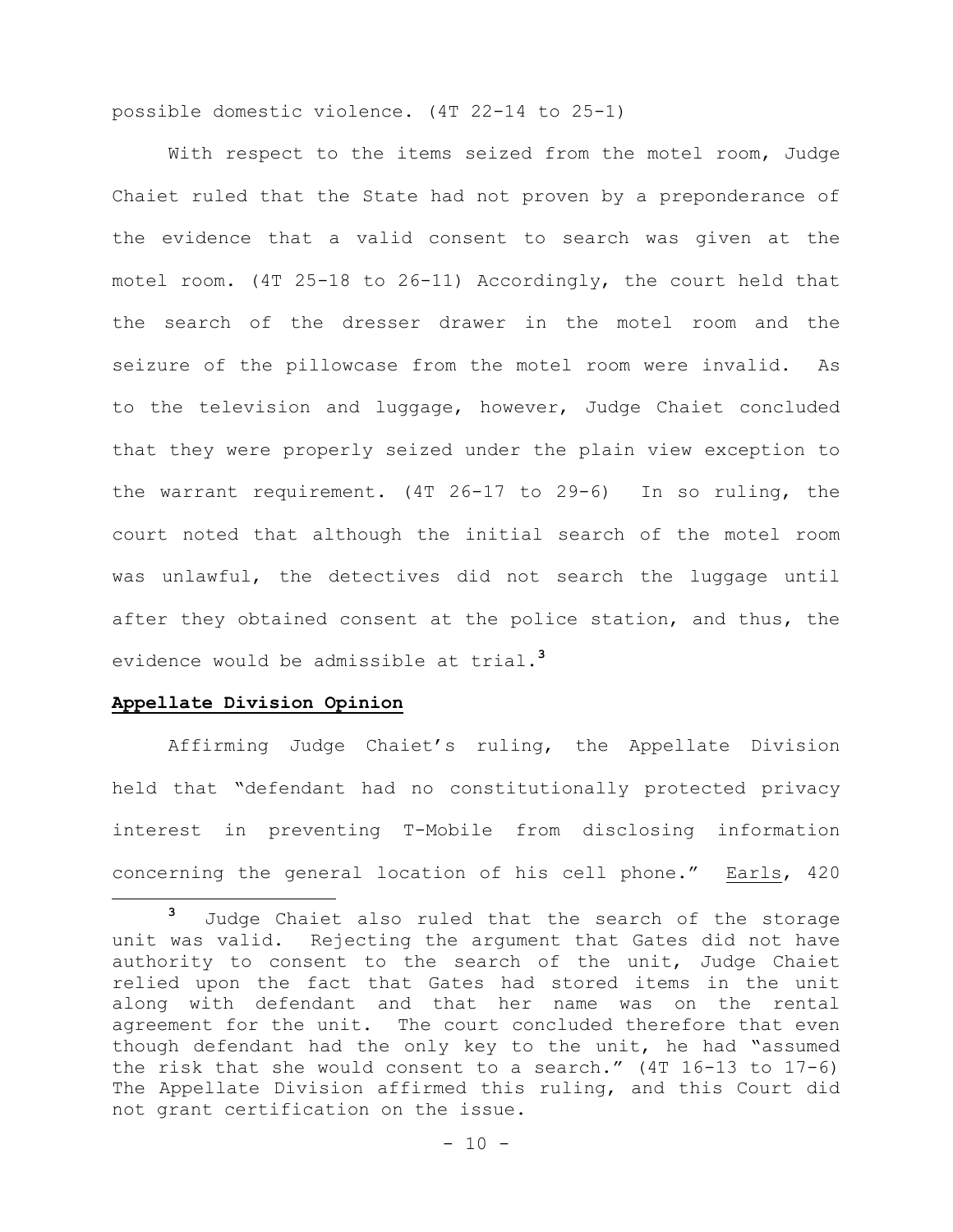N.J. Super. at 591. In addition, the Appellate Division concluded that the seizure of the flat screen television and luggage was justified under the plain view exception to the warrant requirement. Id.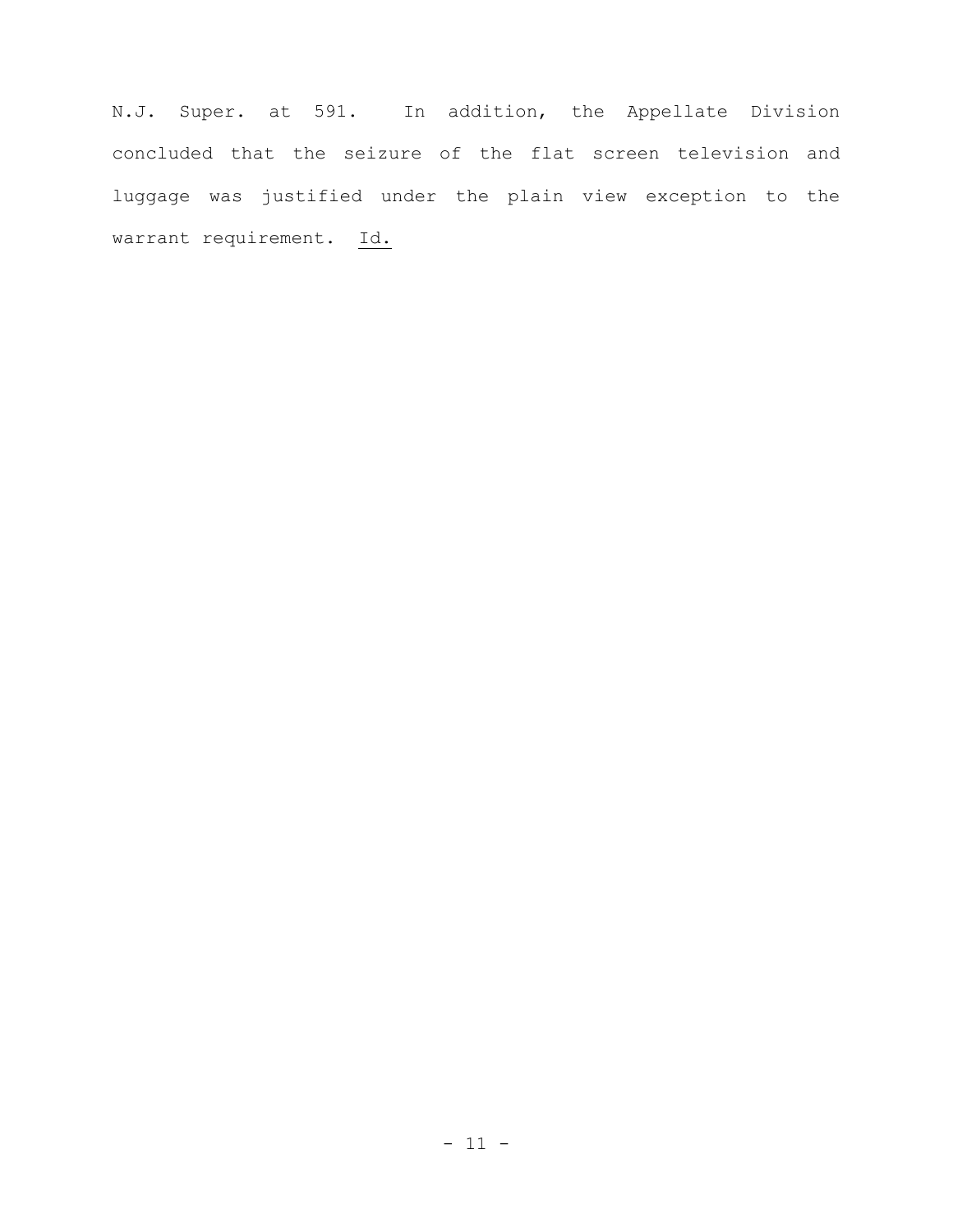#### **LEGAL ARGUMENT**

#### **POINT ONE**

**IN ORDER TO GUARANTEE THE CONTINUED VITALITY OF CONSTITUTIONAL PRIVACY PROTECTIONS IN THIS MODERN TECHNOLOGICAL AGE, THIS COURT MUST RECOGNIZE A REASONABLE EXPECTATION OF PRIVACY IN CELL PHONE LOCATION DATA AND REQUIRE LAW ENFORCEMENT TO OBTAIN A WARRANT PRIOR TO OBTAINING AN INDIVIDUAL'S CELL PHONE LOCATION DATA.** 

Ubiquitous law enforcement surveillance through means such as cell phone location tracking, inconceivable twenty years ago, is now a reality. As is apparent in this case, the State now has the ability to comprehensively monitor an individual's private life without necessarily conducting the type of physical intrusion historically contemplated by the Fourth Amendment and Article I, Paragraph 7 of the New Jersey Constitution. Hence, along with the benefits of technological gains comes the formidable risk that modern technology will "shrink the guaranteed realm of privacy" (Kyllo v. United States, 533 U.S. 27, 34 (2001)), and increase the potential for law enforcement abuse. As the march of technological progress continues, it is therefore incumbent upon courts to steadfastly preserve privacy and individual rights and to protect the public from overuse of law enforcement surveillance by ensuring that these advancing technologies are used only "in a manner which will conserve…the interests and rights of individual citizens." Carroll v. United States, 267 U.S. 132, 149 (1925).

 $- 12 -$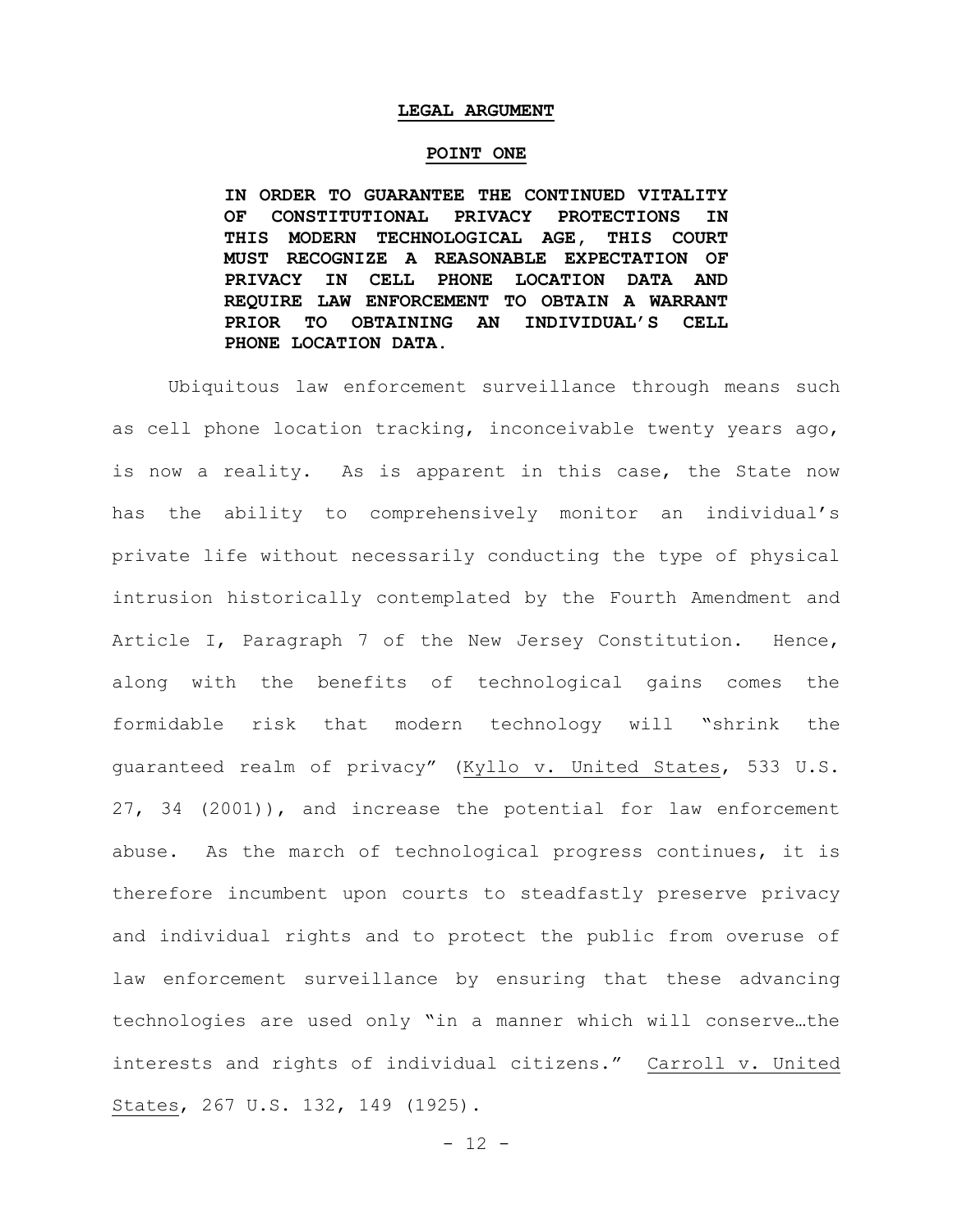Through a search of cell phone location data, the State now has the ability to track an individual's location and movements with a remarkable degree of precision and accuracy. In this regard, cell phones operate through a network of cell towers that emit radio frequencies capable of carrying calls, text messages, and other data. Cell phones constantly relay their locations to the cellular towers; this process occurs every seven seconds, without any action or knowledge necessary on the part of the user. Adam Koppel, Warranting a Warrant: Fourth Amendment Concerns Raised by Law Enforcement's Warrantless Use of G.P.S. and Cellular Phone Tracking, 64 U. Miami L. Rev. 1061, 1073–1083 (Apr. 2010). This information is automatically recorded and stored by cell phone service providers. Id.

Cell-site data, therefore, is a collection of a number of pieces of data "regarding the strength, angle, and timing of the caller's signal measured at two or more cell sites, as well as other system information such as a listing of all cell towers in the market area, switching technology, protocols, and network architecture." Ian Herbert, Where We Are with Location Tracking: A Look at the Current Technology and the Implications on Fourth Amendment, 16 Berkley J. Crim. Law 442, 478 (Fall 2011) (citing In re Pen Register, 396 F. Supp. 2d 747, 749 (S.D. Tex. 2005)). The person who receives this data is able to

- 13 -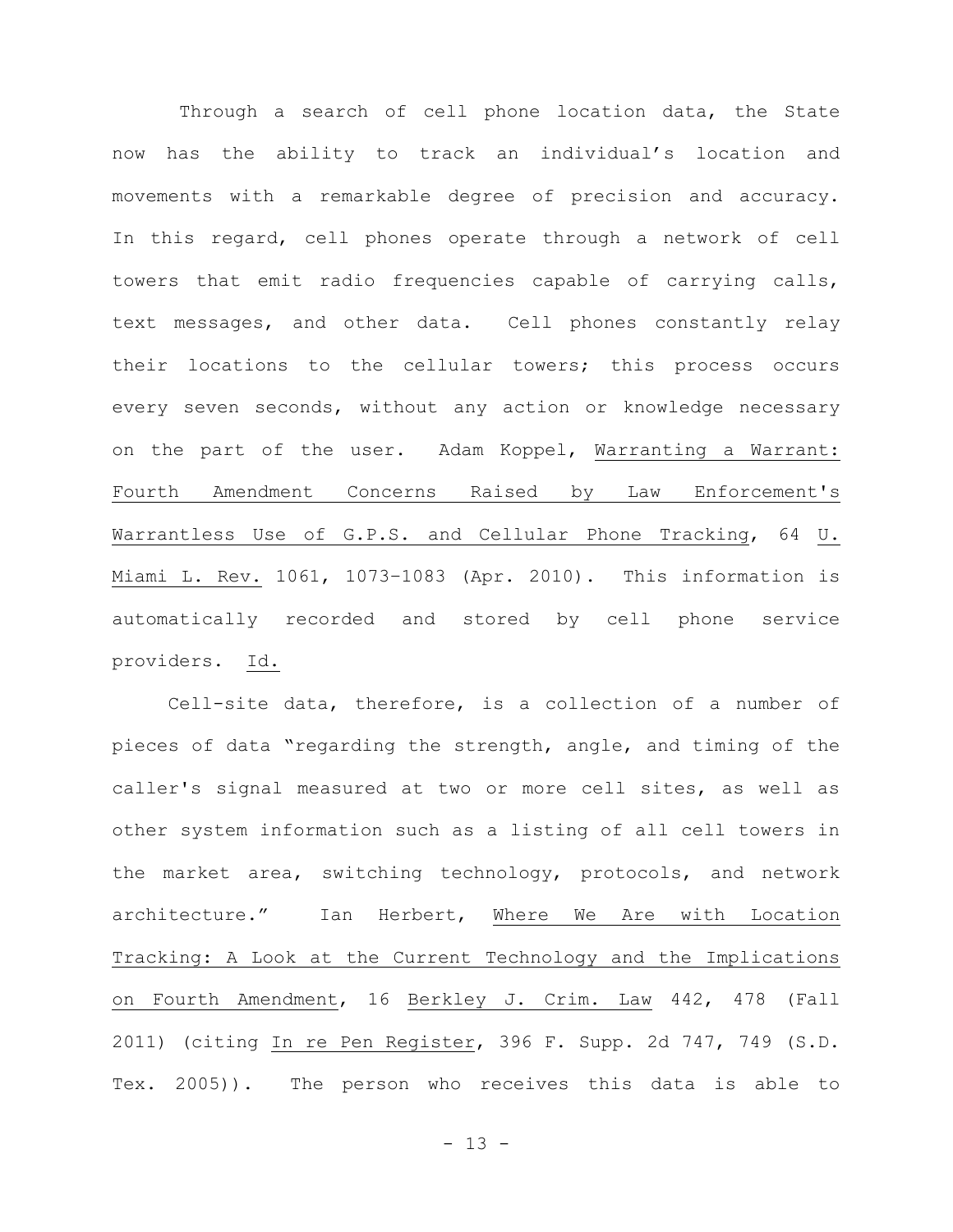pinpoint the location of the phone with remarkable accuracy, particularly in more urban areas with many cell towers. Id. With the assistance of cell phone companies, law enforcement officers have the capability to track cell phones in real time or check on their past locations by obtaining records all cell phone companies keep. Id. at 479. Furthermore, the ability to locate the device indoors, along with the fact that people often carry their phones with them at all times, makes cell phone tracking even more invasive than standalone satellite-based tracking devices in many respects. Pew Research Center's Internet and American Life Project (2010), available at http://pewresearch.org/databank/dailynumber/?NumberID=1090 (90% of people ages 18-29, 70% of people ages 30-49, and 50% of people ages 50-64 sleep with their cell phone on or right next to their bed).

In this case, law enforcement conducted a search of defendant's cell phone location data to track defendant to his location inside a private motel room. As the Appellate Division explained, defendant's cell phone carrier, T-Mobile, "was able to determine defendant's general location at any given time because every seven seconds, a cell phone scans for the strongest signal, which is usually from the nearest tower, and then registers with the tower by sending in a signal to identify itself." Earls, 420 N.J. Super at 589. In fact, law

- 14 -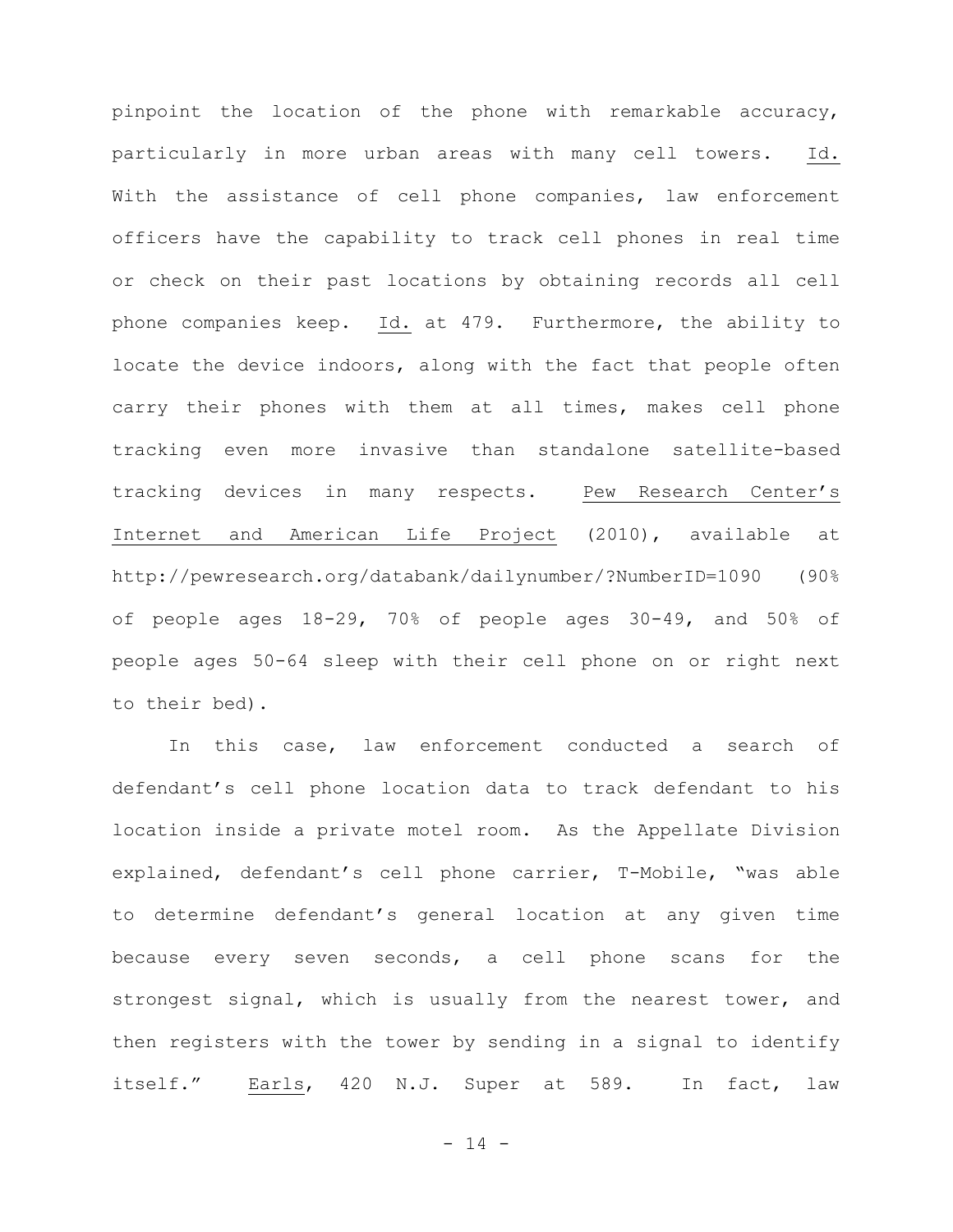enforcement obtained defendant's cell phone location information three times during a three-hour period, ultimately tracking defendant's location to Route 9 in Howell. Police then located defendant's car in a motel parking lot on Route 9 and found defendant inside a motel room.

In upholding the warrantless search of defendant's cell phone location data, the Appellate Division drew dubious parallels between cell phone location tracking and the beeper technology utilized in United States v. Knotts, 460 U.S. 276 (1983) and United States v. Karo, 468 U.S. 705 (1984). In Knotts, the United States Supreme Court held that the monitoring of a beeper in a drum of chloroform that was tracked as it was transported in the defendant's car along public roads did not constitute a search under the Fourth Amendment. 460 U.S. at 281-282. The battery-operated beeper acted as a tracking device by emitting a weak radio signal, which could be followed by a nearby police officer with a receiver. Pointing out that the only information provided by the beeper is what could have also been obtained through visual surveillance, such as the movements of an automobile on public thoroughfares, the Court concluded that law enforcement monitoring of the beeper's signals on public roadways did not amount to a search. Id. Because the beeper did not reveal anything to law enforcement that traditional surveillance would not have provided, the Court

 $-15 -$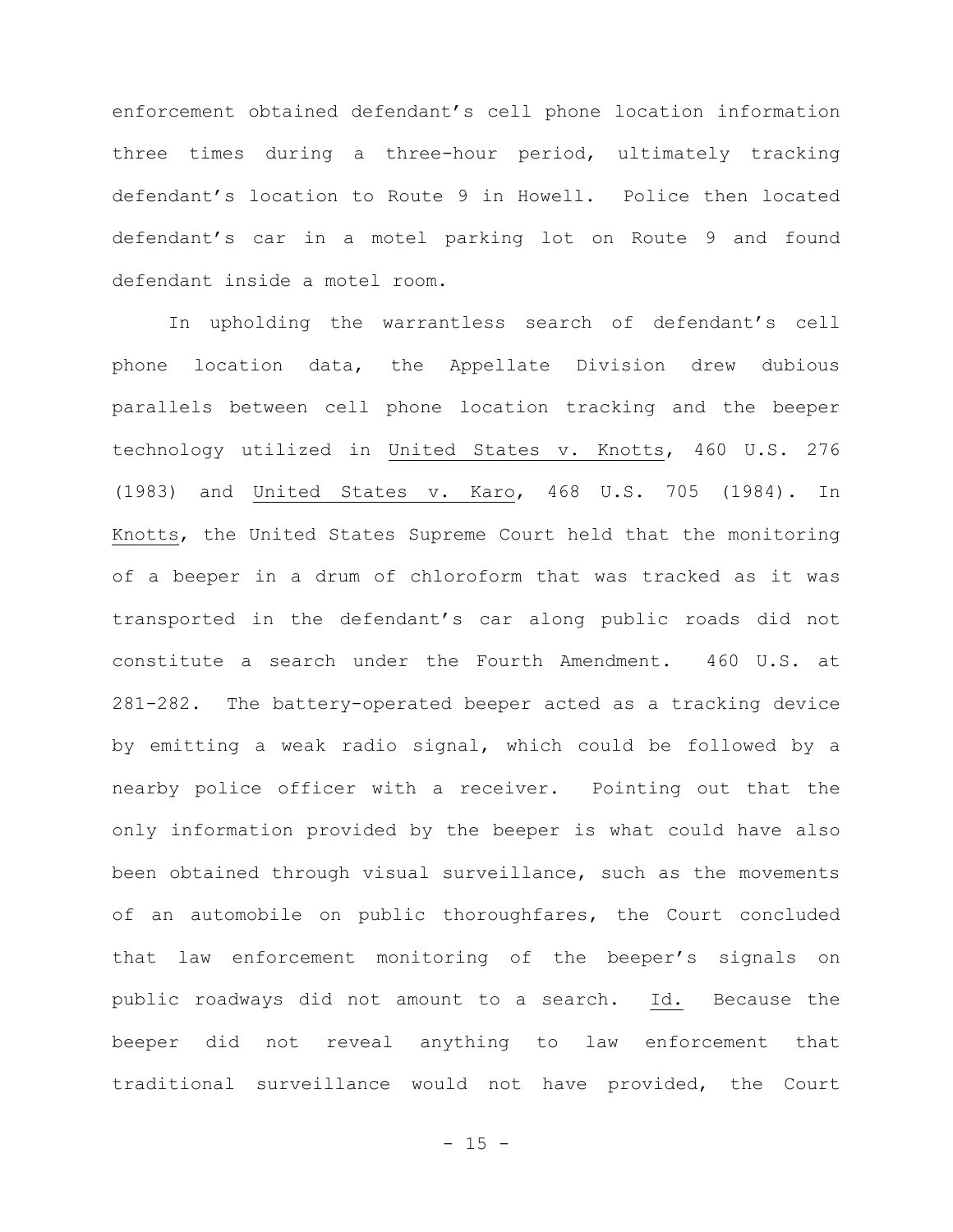noted that "[n]othing in the Fourth Amendment prohibited the police from augmenting the sensory faculties bestowed upon them at birth with such enhancement as science and technology afforded them in this case." Id. at 282; see also United States v. Karo, 468 U.S. 705 (1984) (distinguishing Knotts on basis that beeper in this case established a location inside a private home).

Importantly, the Knotts court qualified its position on the constitutionality of using surveillance technology to track the movements of suspects. The Court stated that "different constitutional principles may be applicable" where such technology is used to implement "twenty-four hour surveillance of any citizen of this country ... without judicial knowledge or supervision." Knotts, 460 U.S. at 283–284. While the use of short-range beeper transmitters, which merely augmented the sensory faculties of the police, "hardly suggest[ed] abuse," id., the use of cell phone location tracking as a substitute for visual surveillance allows for exactly the sort of "dragnet-type law enforcement practices" that the Knotts court expressly excluded from the scope of its holding. Id. at 284; see also United States v. Pineda–Moreno, 617 F.3d 1120, 1126 (9th Cir.2010) (Kozinski, J., dissenting) ("When requests for cell phone location information have become so numerous that the telephone company must develop a self-service website so that

- 16 -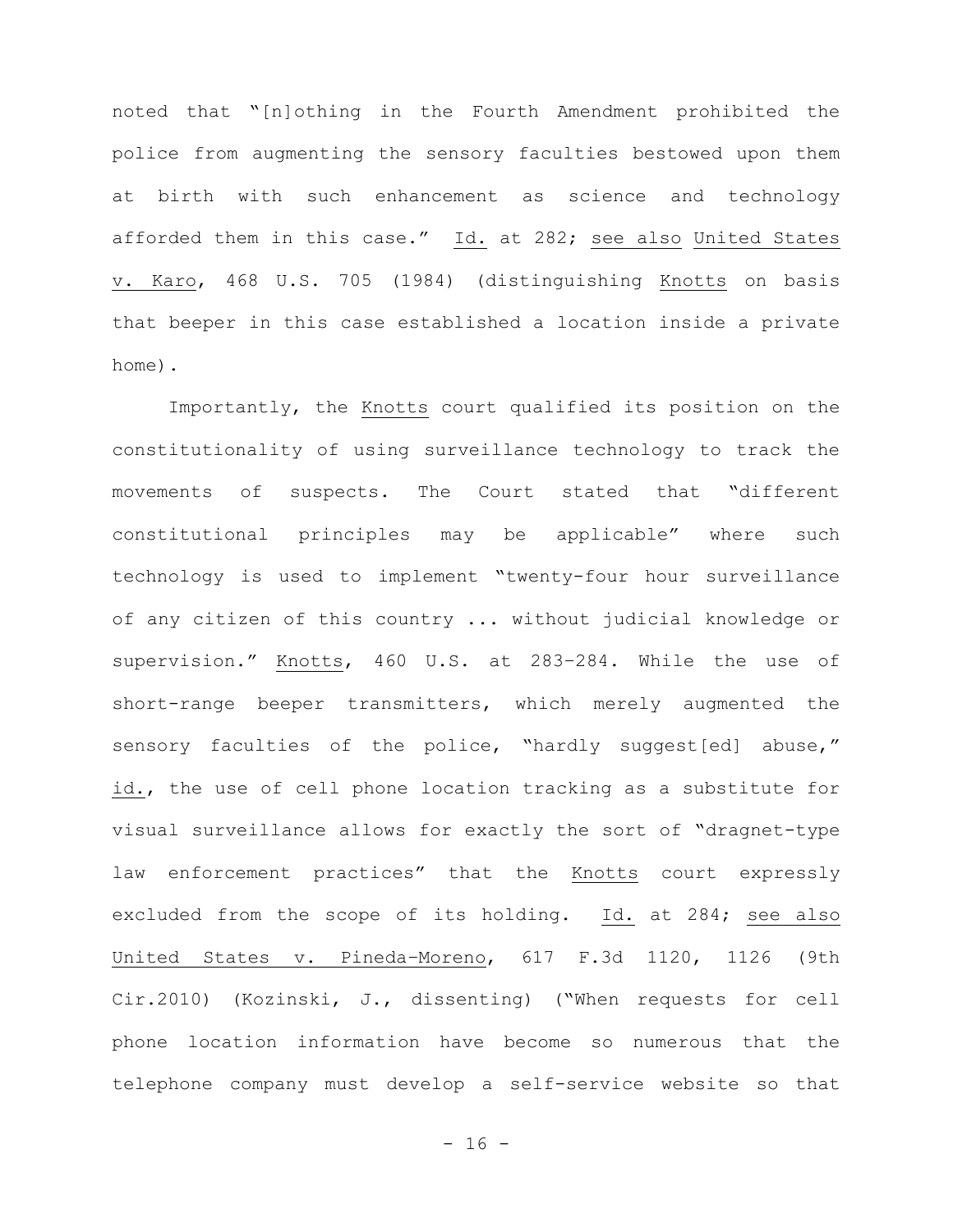law enforcement agents can retrieve user data from the comfort of their desks, we can safely say that such 'dragnet-type law enforcement practices' are already in use. This is precisely the wrong time ... to say that the Fourth Amendment has no role to play in mediating the voracious appetites of law enforcement.").

Here, the Appellate Division, with its misplaced reliance on Knotts, failed to recognize that cell phone location tracking is wholly distinguishable from beeper-assisted surveillance, as cell phone tracking is a very different method of gathering information. The beeper utilized by law enforcement in Knotts was primitive compared to more modern cell phone tracking technology. For one, beepers are incapable of storing data; cell phone tracking information, on the other hand, is obtained by cell phone towers and automatically recorded and stored. In addition, the beeper in Knotts, unlike cell phone location tracking, required continual visual surveillance by vehicles and helicopters to ensure continued reception of the beeper's radio signals. Furthermore, the beeper in Knotts was a law enforcement device planted for the purpose of tracking the defendant, while defendant's cell phone was his own personal property, effectively converted by law enforcement into a tracking device without defendant's knowledge or consent.

- 17 -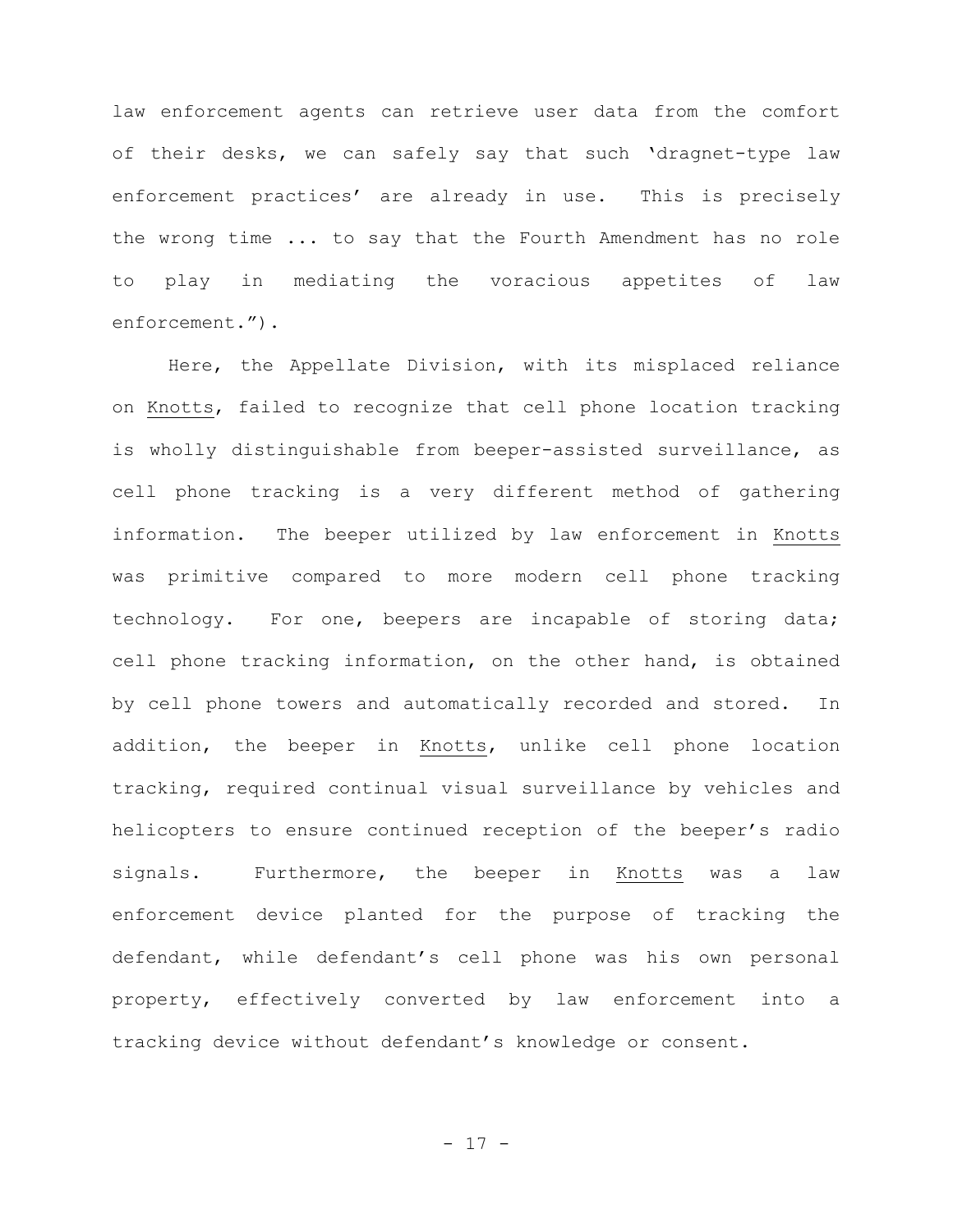While a beeper enhances a human sense, cell phone location tracking replaces a human sense with a technological one. Cell phone location tracking is a technological substitute for traditional visual surveillance and substantially expands human capabilities far beyond naked-eye surveillance. The information generated by cell phone location tracking, therefore, is fundamentally different from what may be obtained through human observation – in its precision, in its duration, in its scope, and in the means by which it is collected.

As the Knotts Court prophesied, this type of technological development brings with it the risk that technology will erode privacy rights. Significantly, technology has blurred the line between public and private realms as technology such as cell phone location tracking can now be used to monitor an individual's movements in and out of public and private areas over a period of time. And, this can be accomplished without the type of physical intrusion into person or property historically contemplated by the constitution. Yet, under traditional search and seizure jurisprudence, electronic surveillance of an individual in a public area would typically be permissible, only becoming constitutionally problematic if the individual were to cross into a private area while under electronic surveillance.

- 18 -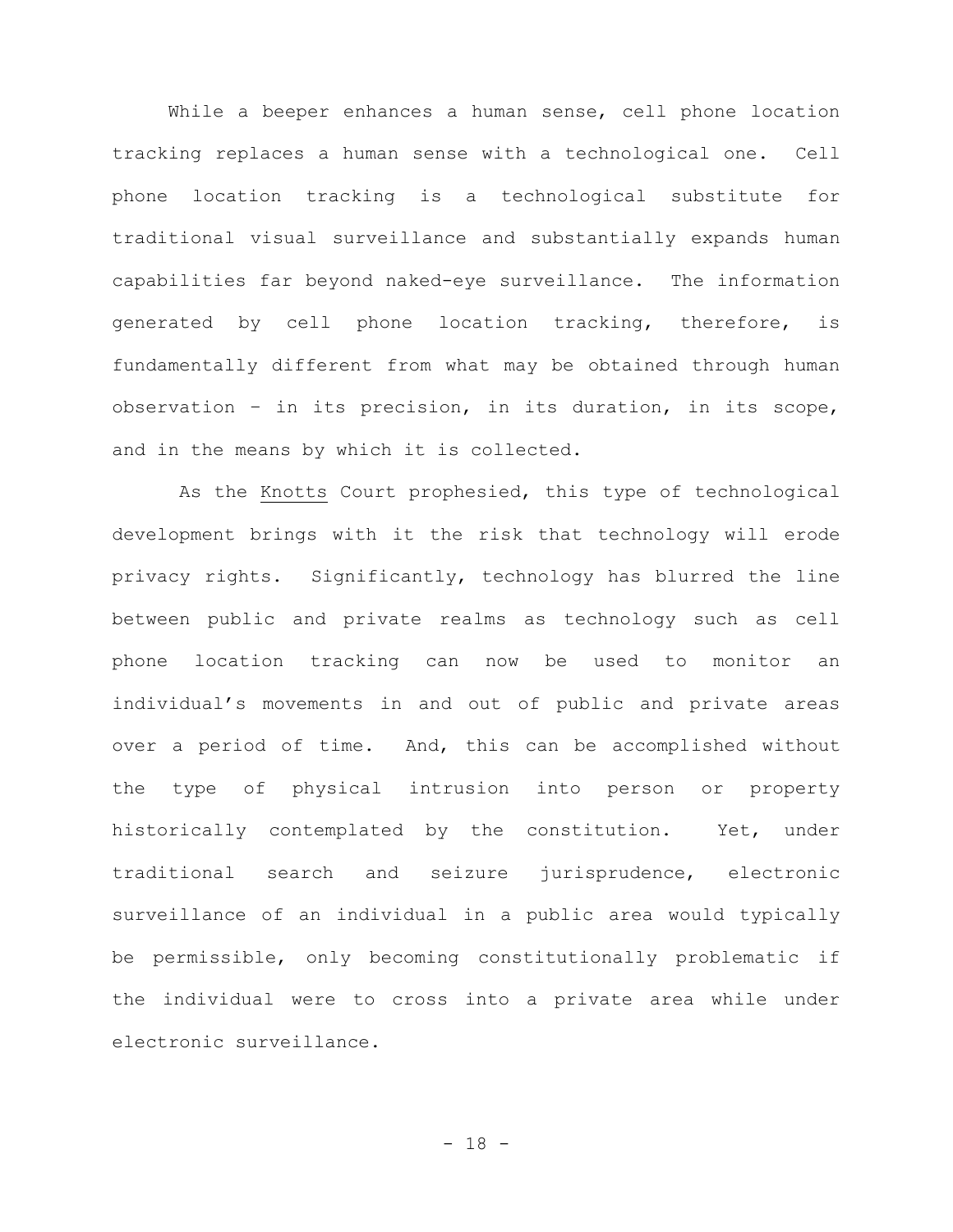Such a result is incongruous. Search and seizure jurisprudence must continue to evolve with technology; the alternative would eventually render the Fourth Amendment largely obsolete. As the United States Supreme Court has aptly advised, "the Fourth Amendment must keep pace with the inexorable march of technological progress, or its guarantees will wither and perish." Kyllo, 533 U.S. 27, 34 (2001); see also United States v. Warshak, 631 F.3d 266, 286 (6th Cir. 2010) ("[a]s some forms of communication begin to diminish, the Fourth Amendment must recognize and protect nascent ones that arise.").

Hence, another critical error in the Appellate Division's reasoning – and one likely to have a profound impact on privacy rights as technology continues to advance – is the court's insistence on analyzing this issue as one of public v. private realms. In other words, the Appellate Division, in mischaracterizing the issue as whether an individual has a "constitutionally protected right of privacy in the movements of his car on public roadways" (Earls, 420 N.J. Super. at 599), failed to recognize that the distinction between public and private areas is no longer an apt one. As technology accomplishes things never previously thought possible, it changes what it means to cross into the private realm. See Susan Brenner, Ubiquitous Technology, 75 Miss. L.J. 1, 83 (2005) ("The physical and informational barriers we once used to

- 19 -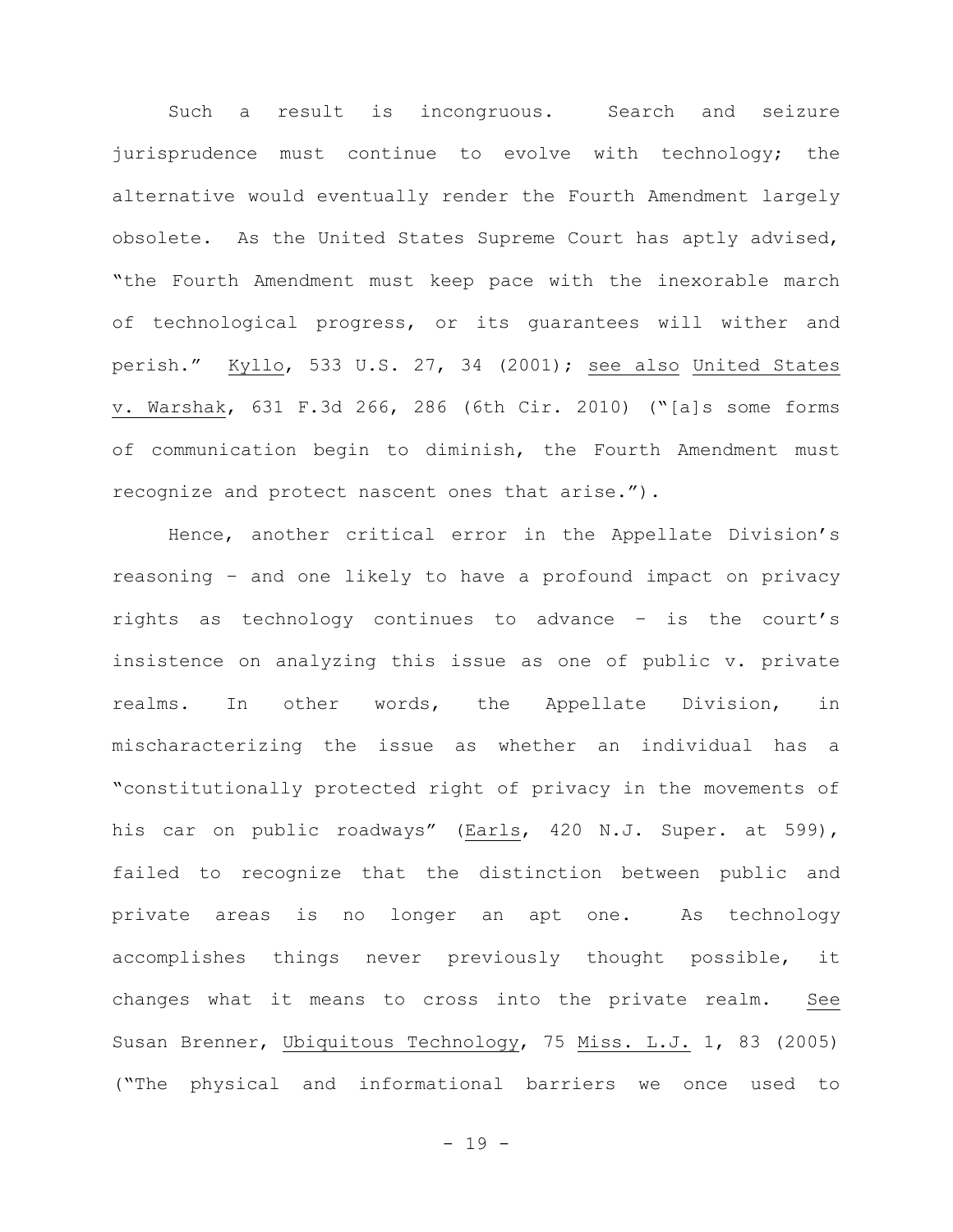differentiate between our 'private' and 'public' selves are being eroded by technology, and the erosion is accelerating.").

Cell phone location tracking provides law enforcement with a powerful method of tracking individuals as they traverse between public and private zones. An individual, while carrying a cell phone, will often travel between public and private areas, leaving police no way to anticipate prior to obtaining and utilizing the cell phone tracking information whether cell phone location tracking will lead to the discovery of an individual in a public or private area. Thus, were the constitutional analysis to turn on public versus private areas, courts would be required to decide the constitutionality of a search post hoc based on the information the search produced. Yet, just as the State cannot justify a search of a home because the search uncovered evidence, the State should not be permitted to justify a search of the defendant's cell phone location data because the result of the search uncovered a public location. Put differently, privacy rights would be meaningless if the determination of whether a warrant was required could only be made after the search had occurred and the privacy incursion was complete.

Moreover, the Appellate Division's reasoning erroneously suggests that as long as one individual fact is susceptible to human observation in a public place – such as individual's

 $- 20 -$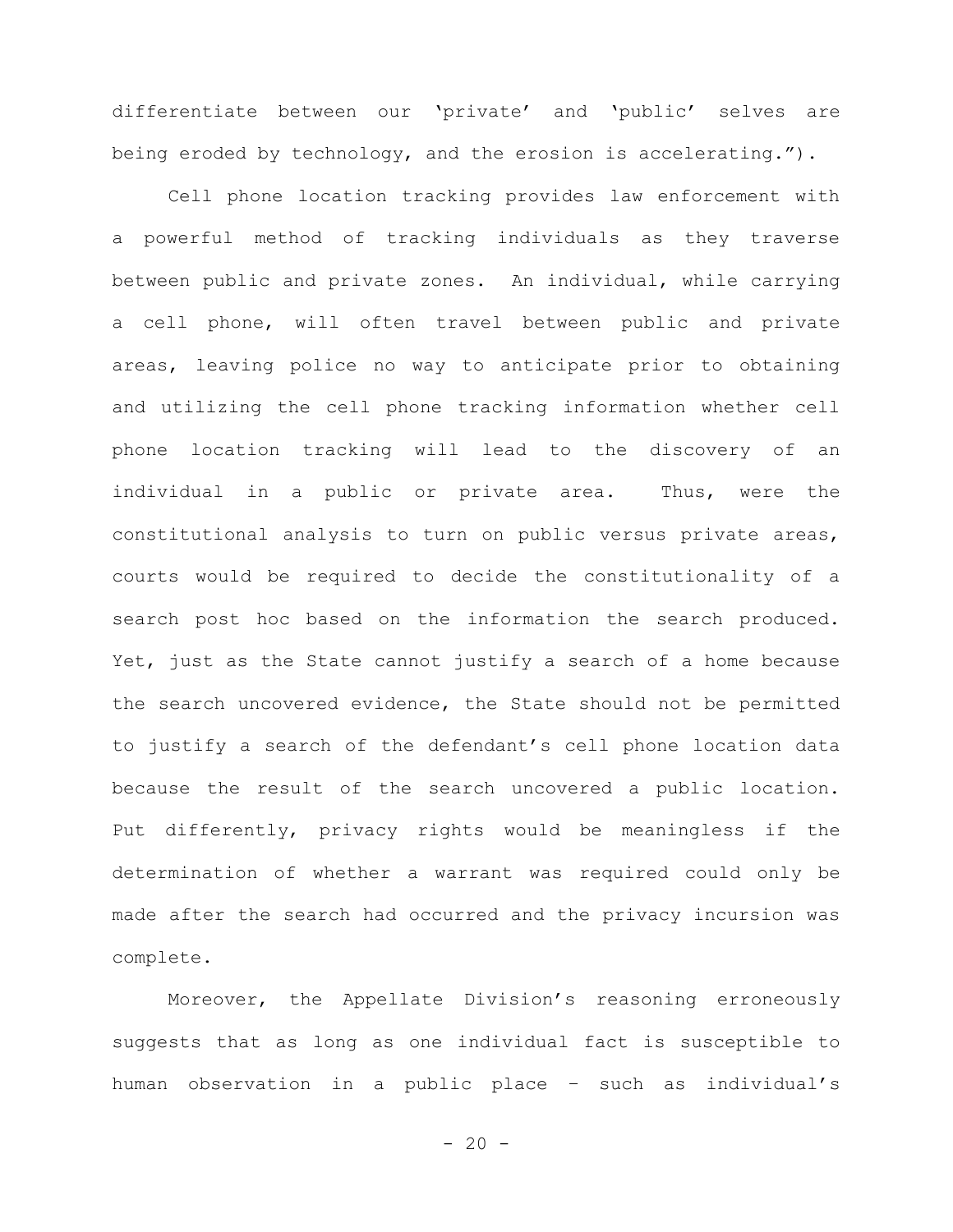location at a particular moment on a public road – the State may use any means to monitor and record the individual's location on a continuous basis. This theory has been squarely rejected by the Supreme Court. Kyllo, 533 U.S. at 35. In Kyllo, law enforcement, believing the defendant to be growing marijuana in his house, employed a thermal imager to scan his house and reveal heat signatures. Id. at 29. The thermal scan revealed that a portion of the roof and one wall of the house were relatively hot compared to the remainder of the house and surrounding houses, leading law enforcement to seek a warrant, based on a belief that defendant was employing special lamps to grow marijuana in his home. Id. at 30.

Reversing the denial of the defendant's motion to suppress, the Court held that "[w]here, as here, the Government uses a device that is not in general public use, to explore details of the home that would previously have been unknowable without physical intrusion, the surveillance is a 'search' and is presumptively unreasonable without a warrant." Id. at 40.

The same is true here. T-Mobile's tracking technology is not in general public use, and when the police used this unavailable technology, they located defendant inside a motel room — an area protected by the Fourth Amendment like a home. Stoner v. California, 376 U.S. 483 (1964).

- 21 -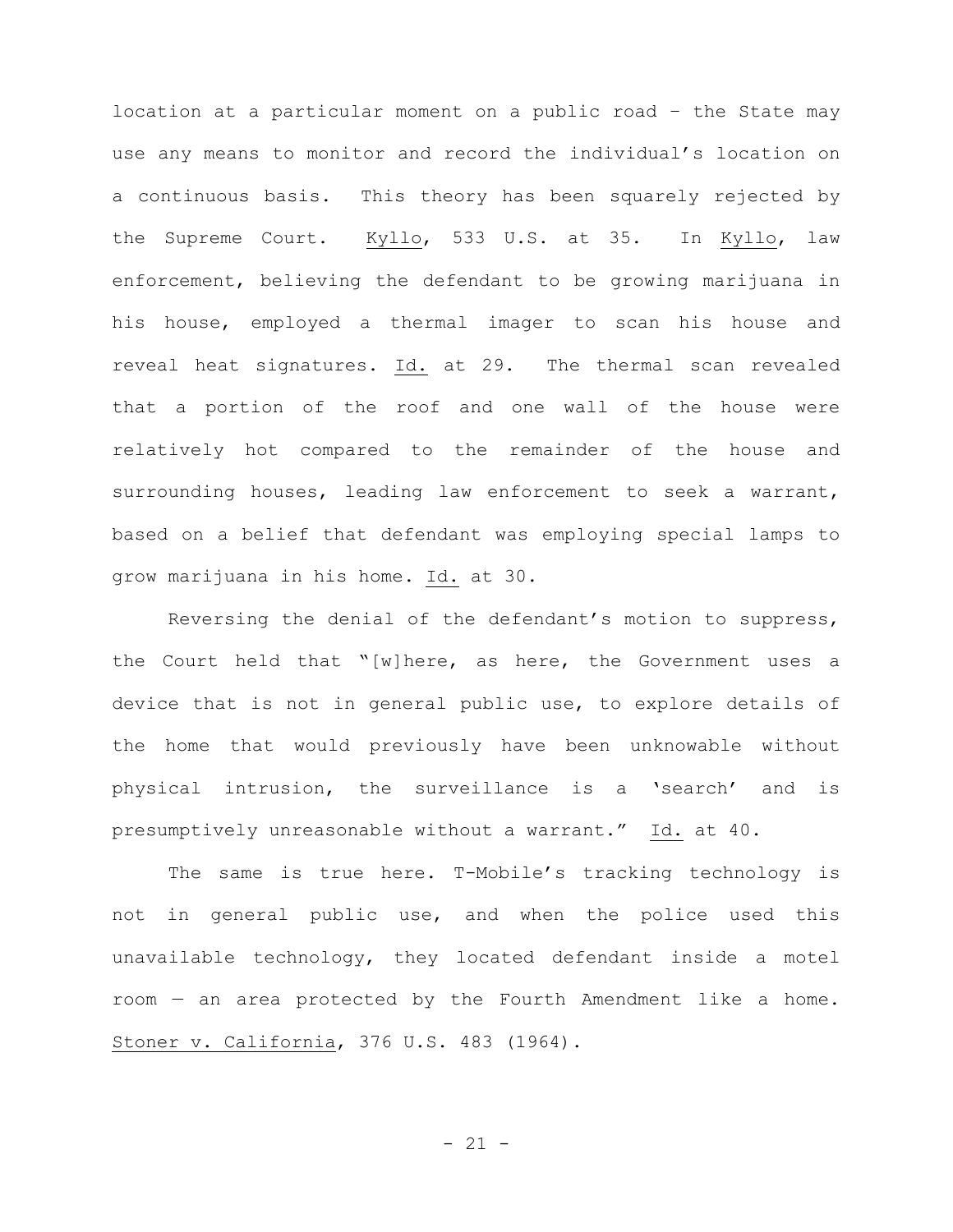Also critical to the Court's decision in Kyllo was the fact that a technology capable of obtaining images of heat by itself had created a new sense, substituting for human senses, and acting without human limitation or reasoning. 533 U.S. at 40. In addition, the Court, rejecting the State's argument to the contrary, noted that the fact an outside observer might be able to perceive the heat of the home was "quite irrelevant." Kyllo, Id. at 35, n.2. As the Court explained, "[t]he fact that equivalent information could sometimes be obtained by other means does not make lawful the use of means that violate the Fourth Amendment."). Id.

This Court has similarly rejected such an analysis. Notably, this Court has found a legitimate expectation of privacy in phone records, even though the records are disclosed to the phone company (State v. Hunt, 91 N.J. 338, 347 (1982)); in curbside garbage even though the garbage is subject to examination by third parties (State v. Hempele, 120 N.J. 182, 209 (1990)); in bank records, even though the bank records are viewable by bank employees (State v. McAllister, 184 N.J. 17, 26-33 (2005)); and in Internet service provider information even though the information is supplied to the service provider (State v. Reid, 194 N.J. 38 (2008)). Accordingly, the fact that defendant may have partially exposed his location through his travel on public roadways does not justify law enforcement's

- 22 -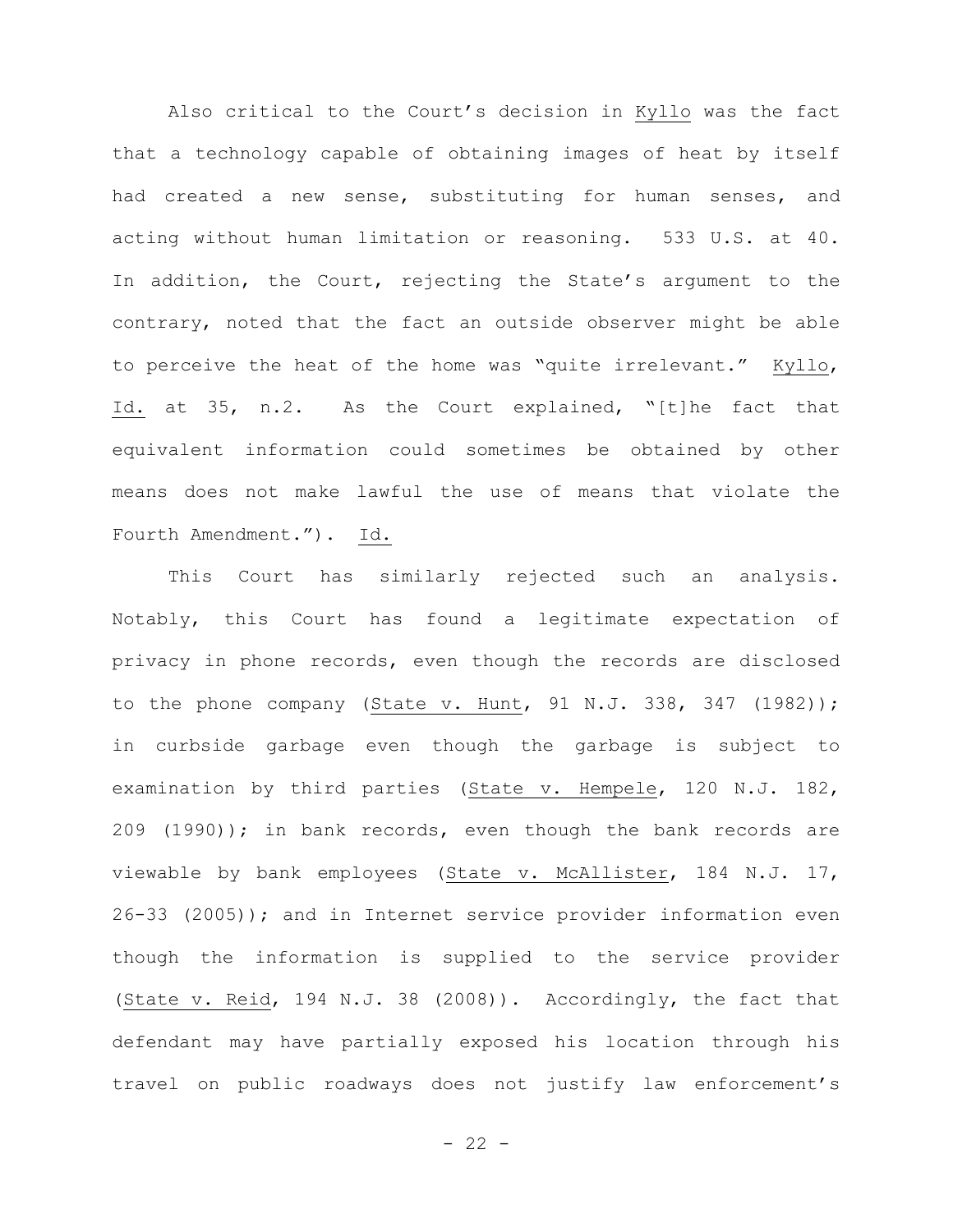warrantless seizure of his cell phone location data. See Cardwell v. Lewis, 417 U.S. 583, 590 (1970) ("The exercise of a desire to be mobile does not…waive one's right to be free of unreasonable government intrusion."); Katz v. United States, 389 U.S. 347, 351 (1967) (suggesting that what an individual "seeks to preserve as private, even in an area accessible to the public, may be constitutionally protected.").

In fact, individuals, regardless of whether they are traveling on public roadways, reasonably expect their cell phone location information to remain private.**<sup>4</sup>** Most cell phone users are unaware that cell phone providers automatically obtain and record their cell phone location information. And, perhaps even fewer users consider that this technology "yields and records with breathtaking quality and quantity, [] a highly detailed profile, not simply of where we go, but by easy inference, of our associations-political, religious, amicable and amorous, to name only a few-and of the pattern of our professional and avocational pursuits." People v. Weaver, 12 N.Y.3d 433, 441–42 (2009). Moreover, even if individuals were to have some concept

÷.

**<sup>4</sup>** Underscoring the reasonableness of this expectation are state and federal statutes limiting law enforcement's acquisition of cell phone location data. Under the New Jersey Wiretap Act, N.J.S.A. 2A:156A-1 et seq., law enforcement must, with certain narrow exceptions, obtain a warrant or court order for disclosure of cell phone location data. Similarly, the federal Stored Communications Act, 18 U.S.C. §2703(c)(1), requires a warrant, court order, or consent for the disclosure of cell phone location data.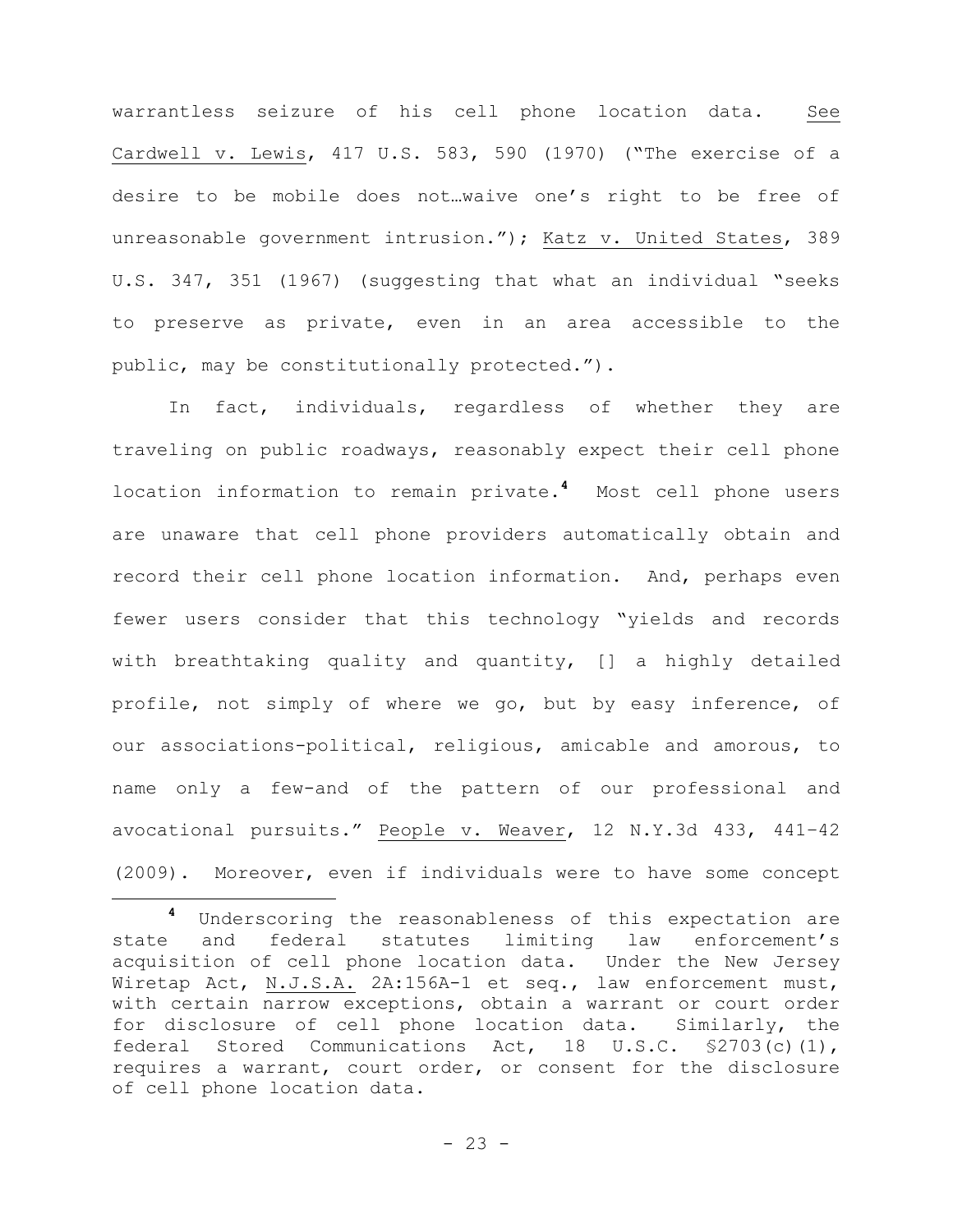that their cell phone continuously communicates its location to cell towers, their expectation would be that it was a limited disclosure to the cell phone provider for the purpose of cell phone use; they would not anticipate that their willingness to disclose this information to the cell phone provider to obtain cell phone service would result in release of this information to law enforcement. **5**

÷.

The [United States Supreme Court's] jurisprudence in [third-party disclosure] cases conceptualizes privacy as a form of total secrecy; however, this conception is ill-suited for the circumstances involved in these cases. The people we call, the papers we discard, and our financial records are commonly understood as private matters even though third-parties may have access to (or even possess) that information. We expect privacy because we do not expect unauthorized persons to delve through this information. Indeed, we often share information in various relationships, some of which the law strongly protects, such as those between attorney and client and between patient and physician. Life in the modern Information Age often involves exchanging information with third parties, such as phone companies, Internet service providers, cable companies, merchants, and so on. Thus, clinging to the notion of privacy as total secrecy would mean the practical extinction of privacy in today's

**<sup>5</sup>** While the United States Supreme Court has adopted a theory of third-party disclosure, concluding that disclosure of information to a third party automatically extinguishes privacy rights, this Court has firmly rejected this approach. State v. Reid, 194 N.J. 386 (2008) ("It is well settled under New Jersey law that disclosure to a third-party provider, as an essential step to obtaining service altogether, does not upend the privacy interest at stake."). As one commentator explained: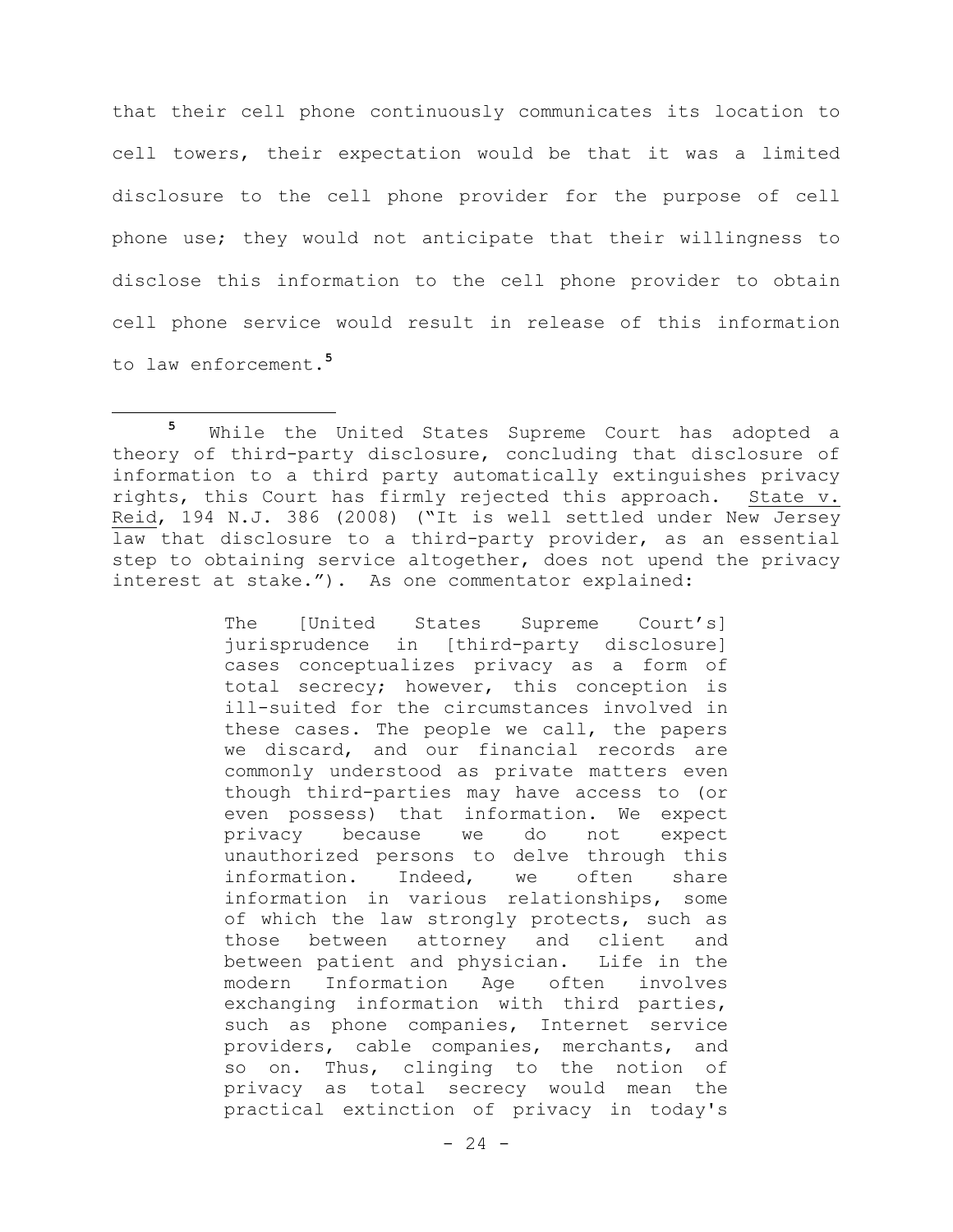Although a handful of lower courts have addressed the issue of cell phone surveillance, several requiring probable cause for disclosure of cell phone location information, **<sup>6</sup>** the United States Supreme Court's recent decision in Jones offers little guidance. United States v. Jones, 565 U.S. \_\_, 132 S.Ct. 945 (2012). In Jones, the Court held that "the attachment of a Global– Positioning–System (GPS) tracking device to an individual's vehicle, and subsequent use of that device to monitor the vehicle's movements on public streets" constitutes a search or seizure within the meaning of the Fourth Amendment." Jones, 132 S.Ct. at 948. The Court reached this conclusion, however,

> world. In contrast to the notion of privacy as secrecy, privacy can be understood as an expectation in a certain degree of accessibility of information.

÷.

Daniel J. Solove, Conceptualizing Privacy, 90 Cal. L. Rev. 1087, 1151-52 (2002) (citations omitted).

**<sup>6</sup>** In re Application of the U.S. for Historical Cell Site Data, 747 F. Supp. 2d 827 (S.D. Tex. 2010); In re Application of the U.S. for Orders Authorizing the Installation & Use of Pen Registers & Caller Identification Devices on Tel. Nos. [Sealed] & [Sealed], 416 F. Supp. 2d 390 (D. Md. 2006); In re Application of the U.S. for an Order Authorizing the Disclosure of Prospective Cell Site Info., 412 F. Supp. 2d 947 (E.D. Wis. 2006); In re Pen Register, 396 F. Supp. 2d 747 (S.D. Tex. 2005); In the Matter of an Application of the United States for an Order (1) Authorizing the Use of a Pen Register and a Trap and Trace Device and (2) Authorizing Release of Subscriber Information and/or Cell Site Information, 384 F. Supp. 2d 562 (E.D.N.Y. 2005). Other courts have not required probable cause for release of this data. See In re Application of the United State for an Order Relating to Target Phone 2, 733 F. Supp. 2d 939, 941, n. 1 (N.D. Ill. 2009) (listing authorities).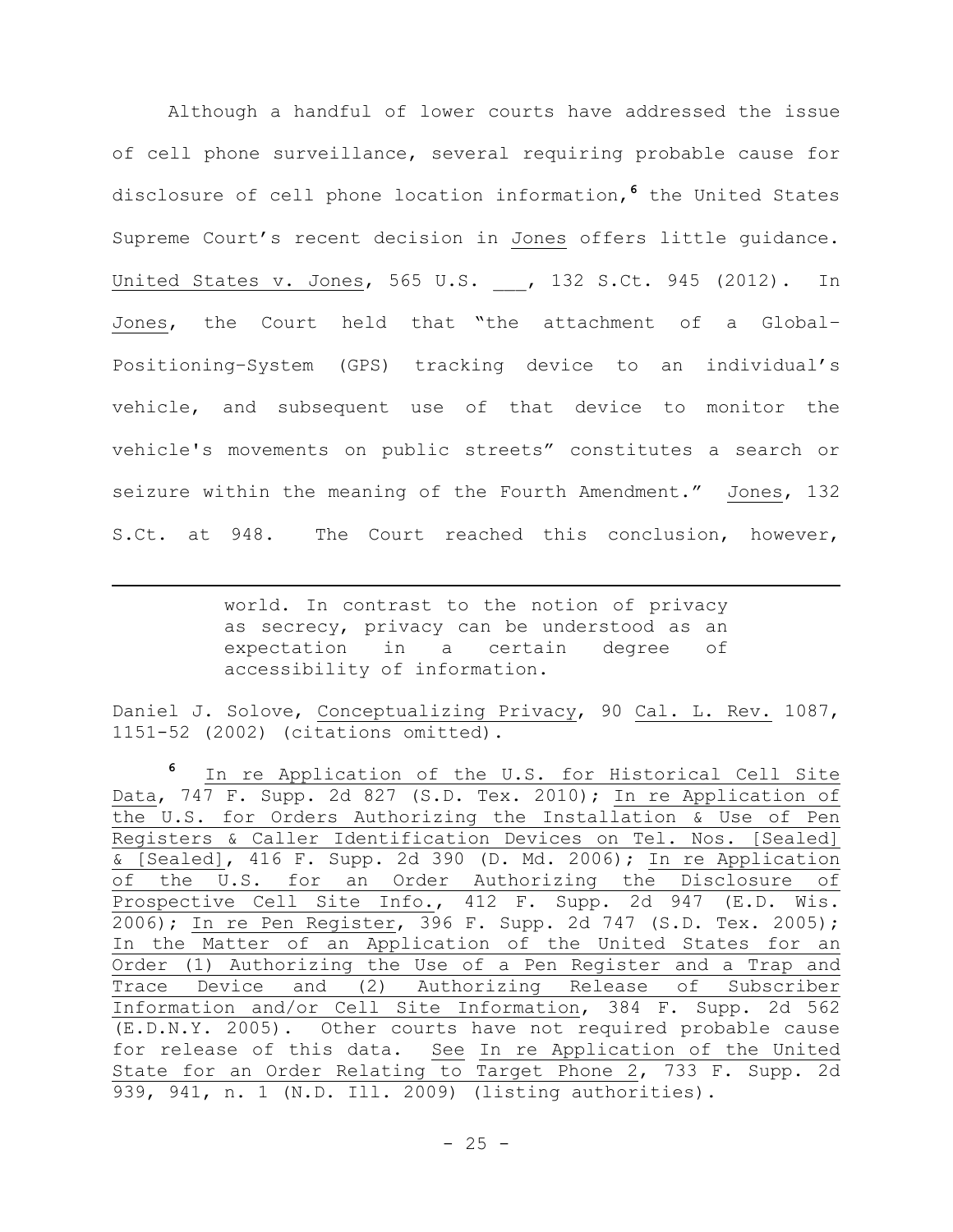without finding a reasonable expectation of privacy in GPS tracking information. Instead, the Court concluded that because the government had "trespassorily inserted" the GPS tracking device when officers attached the device to the undercarriage of the target vehicle before monitoring the vehicle for four weeks. Id. at 948, 952; see also id. at 957 (Alito, J. concurring) (accusing majority of resolving case involving "a 21st-century surveillance technique" by resorting to "18th-century tort law" concepts of trespass).

To the extent that the United Supreme Court has hesitated to analyze this issue outside of the traditional concepts of physical trespass, this Court should rely on Article I, Paragraph 7 of the New Jersey Constitution to preserve privacy rights in this new age of surveillance technology by recognizing an expectation of privacy in cell phone location data. This Court has been resolute in its willingness to "part company" with the United States Supreme Court when that Court "has provided our citizens with inadequate protection against unreasonable searches and seizures."<sup>7</sup> State v. Hempele, 120 N.J.

i<br>L

**<sup>7</sup>** For instance, in State v. Hunt, 91 N.J. 338, 348 (1982), the Court held that Article I, Paragraph 7 mandates that police may not seize telephone toll-billing records without a warrant, even though Smith v. Maryland, 442 U.S. 735 (1979), holds to the contrary under the Fourth Amendment. Likewise, citizens of New Jersey have automatic standing in search and seizure cases whenever they are charged with possession of the seized items, unlike under the federal constitution. State v. Alston, 88 N.J. 211, 226-229 (1981). Similarly, in State v. Novembrino, 105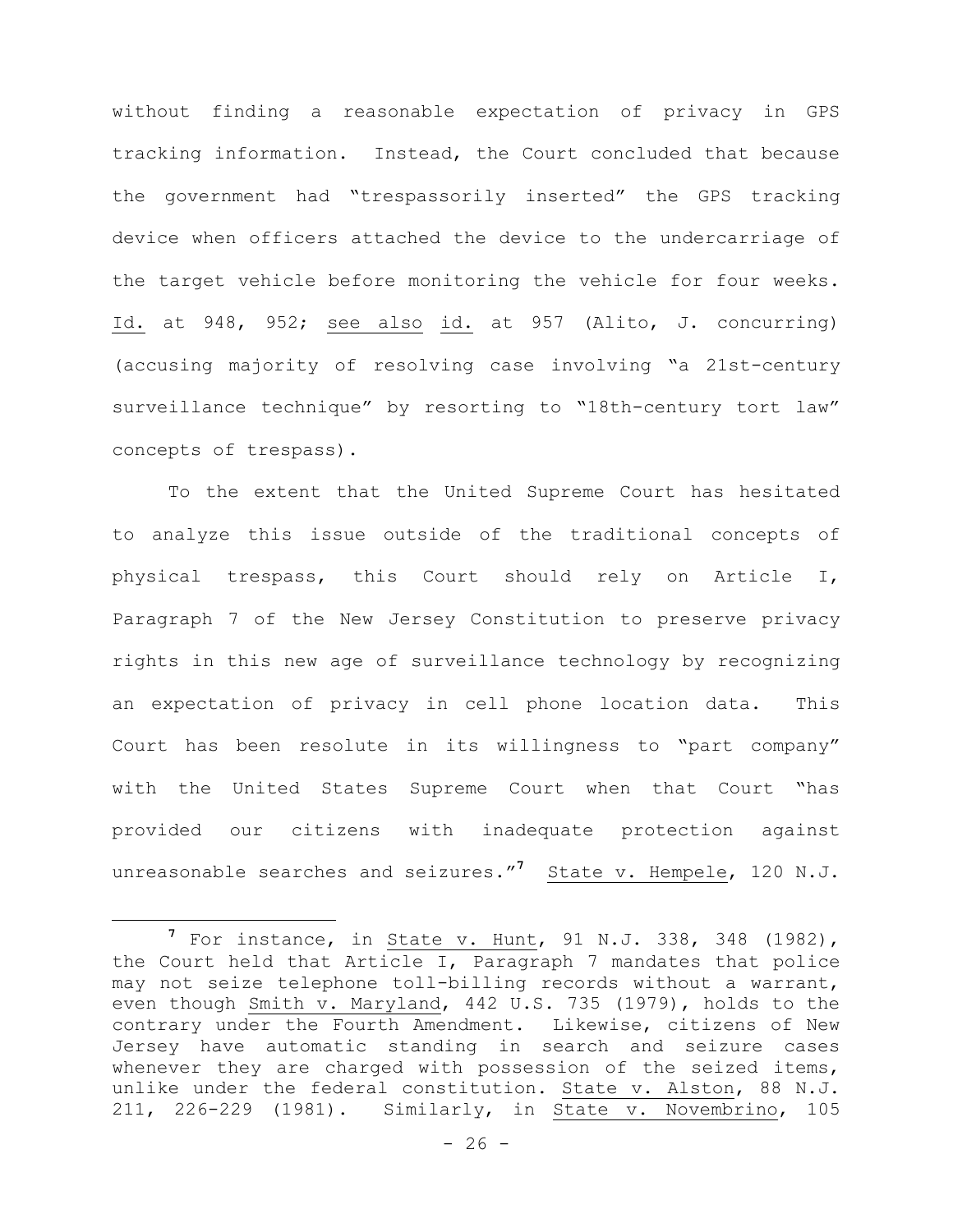182, 196 (1990). Indeed, this Court has a "steadily evolving commitment" to "provide enhanced protection for our citizens against encroachment of their right to be free from unreasonable searches and seizures." State v. Pierce, 136 N.J. 184, 209 (1994). Accordingly, this Court should rely upon the New Jersey Constitution to hold that defendant has a reasonable expectation of privacy in his cell phone location data and the warrantless acquisition of that data deprived defendant of his state constitutional rights, mandating suppression of the evidence ultimately seized from his motel room.

i<br>L

N.J. 95, 145 (1987), the Court held that the "good-faith exception" to the Fourth Amendment is not a valid exception to Article I, Paragraph 7, and in State v. Hempele, 120 N.J. 182, 195-215 (1990), this Court rejected the rule of California v. Greenwood, 486 U.S. 35, 39 (1988), that garbage may be seized from a homeowner's curb and searched by police without a warrant. Moreover, in State v. Tucker, 136 N.J. 158, 166-169 (1994), this Court held that, in contrast with the Fourth Amendment, the New Jersey Constitution prohibits the police from stopping a defendant solely because he ran when he saw them. In addition, in State v. Carty, 170 N.J. 632, 647 (2002), the Court ruled that for a consent to search a motor vehicle and its occupants to be valid under the New Jersey Constitution, law enforcement personnel must have a reasonable and articulable suspicion of criminal wrongdoing, beyond the initial valid motor vehicle stop, prior to seeking consent to search. And, in State v. McAllister, 184 N.J. 17 (2005), this Court held, in contrast to the United States Supreme Court's decision in United States v. Miller, 425 U.S. 435 (1976), that individuals have a legitimate expectation of privacy under the state constitution in their bank records. More recently, this Court, departing from New York v. Belton, 453 U.S. 454 (1981), held in State v. Eckel, 185 N.J. 523 (2006), that the New Jersey Constitution prohibits a search incident to arrest of a vehicle in cases where the occupant of the vehicle has already been removed from the vehicle and secured elsewhere.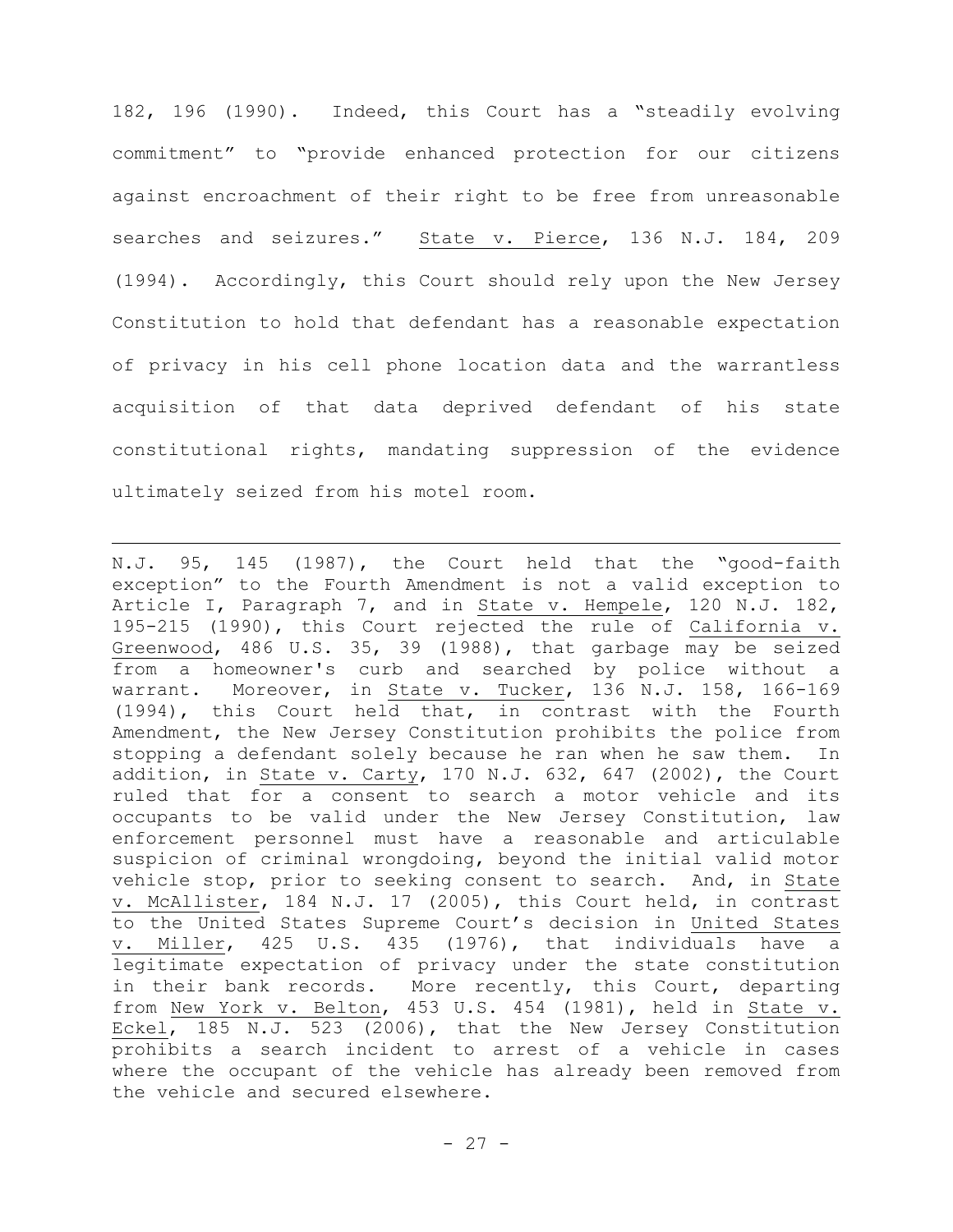Indeed, the degree of privacy encroachment posed by cell phone location tracking requires that acquisition of cell phone data be subject to the warrant requirement and that suppression be the remedy for the failure to obtain a warrant. A formidable investigative tool, cell phone tracking is hidden, intrusive, and far-reaching, and as such, should be subject to the same degree of constitutional protection as other searches and seizures. See American Civil Liberties Union, Cell Phone Location Tracking Public Records Request, (April 4, 2012), http://www.aclu.org/protecting-civil-liberties-digital-age/cellphone-location-tracking-public-records-request (data requests from over 200 local law enforcement agencies regarding cell phone tracking reveal that cell phone tracking is "routine;" only ten agencies reported that they have never tracked cell phones). A grand jury subpoena relevancy standard, while perhaps sufficient for bank records or Internet service provider information, is not exacting enough to protect individuals from the dramatically intrusive nature of cell phone tracking. See United States v. Maynard, 615 F.3d 544, 562 (D.C. Cir. 2010), aff'd, United States v. Jones, 565 U.S. , 132 S.Ct. 945 (2012) ("A person who knows all of another's travels can deduce whether he is a weekly church goer, a heavy drinker, a regular at the gym, an unfaithful husband, an outpatient receiving medical treatment, an associate of particular individuals or

- 28 -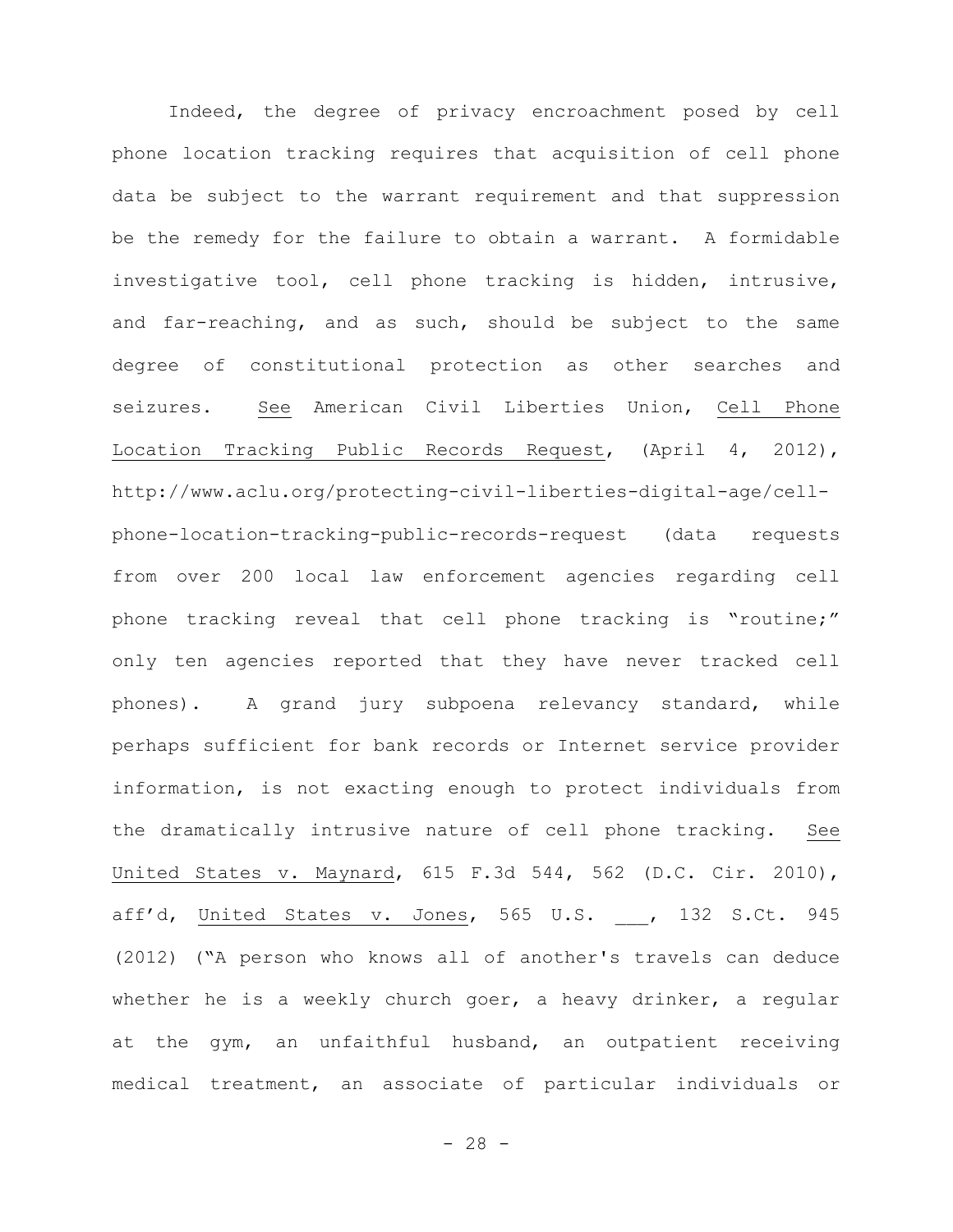political groups—and not just one such fact about a person, but all such facts."); People v. Weaver, 909 N.E.2d 1195, 1199 (N.Y. 2009) (recognizing that electronic tracking "may reveal trips the indisputably private nature of which takes little imagination to conjure: trips to the psychiatrist, the plastic surgeon, the abortion clinic, the AIDS treatment center, the strip club, the criminal defense attorney, the by-the-hour motel, the union meeting, the mosque, synagogue or church, the gay bar and on and on.").

In sum, cell phone location tracking allows for an unprecedented incursion into privacy interests, requiring that law enforcement's use of this surveillance technology be subject to judicial oversight through a warrant requirement. As several courts have recognized, electronic surveillance can reveal not only a person's movements and location, but also a great deal about their values, associations and beliefs. Used with a warrant requirement, cell phone tracking technology gives law enforcement a powerful crime fighting tool that will not invade privacy unnecessarily. Without a warrant requirement, cell phone location tracking will lead to the evisceration of meaningful privacy rights.

- 29 -